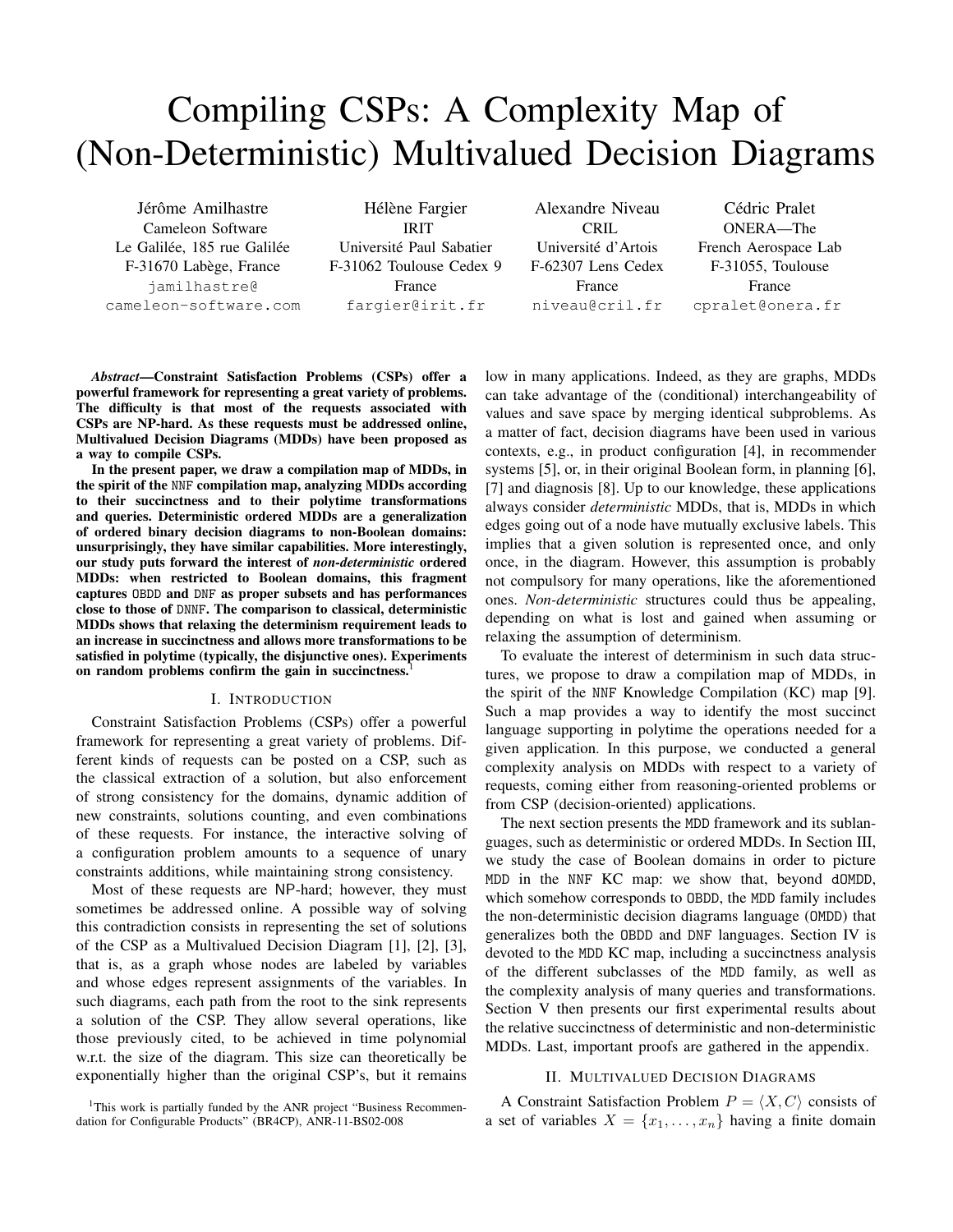of values, and a set of constraints  $C$  that specify allowed combinations of values for subsets of variables. For  $y \in X$ ,  $Dom(y)$  denotes the domain of y. For  $Y = \{y_1, \ldots, y_k\} \subseteq X$ ,  $Dom(Y)$  denotes  $Dom(y_1) \times \cdots \times Dom(y_k)$ , and  $\vec{y}$  denotes a *Y*-assignment of variables from *Y*, i.e.,  $\vec{y} \in \text{Dom}(Y)$ . When  $Z \cap Y = \emptyset$ ,  $\vec{z} \cdot \vec{y}$  is the *concatenation* of  $\vec{z}$  and  $\vec{y}$ . Last,  $\vec{y}_{|y_i}$ denotes the value assigned to  $y_i$  in  $\vec{y}$ .

The set of solutions  $Sol(P)$  of a CSP  $P = \langle X, C \rangle$  is the set of elements in  $Dom(X)$  that satisfy all constraints in  $C$ .  $Sol(P)$  can be represented as a multivalued decision diagram on  $X$  [1], [3].

Definition 1 (Multivalued Decision Diagrams). A *Multivalued Decision Diagram* (MDD) on a set of finite domain variables X is a directed acyclic graph  $\phi = \langle \mathcal{N}, \mathcal{E} \rangle$  where N is a set of nodes containing at most one root (denoted  $Root(\phi)$ ) and at most one leaf (the *sink*, denoted  $\text{Sink}(\phi)$ ).

Except for the sink, each node  $N \in \mathcal{N}$  is labeled by a variable  $Var(N)$  in X, and each edge  $E \in \mathcal{E}$  going out of N is labeled by a value  $Lbl(E)$  in the domain of  $Var(N)$ .<sup>2</sup>

The size of  $\phi$ , denoted  $\|\phi\|$ , is equal to its number of nodes and edges, plus the cardinalities of the domains in X.



Fig. 1. The "Alldifferent" coloring problem on a complete graph (3 variables, 3 colors) and a dOMDD representing its set of solutions  $(x_1 < x_2 < x_3)$ .

Each solution of  $P$  is thus represented by a path from the root of a MDD to its sink (see e.g. Figure 1). To check whether an assignment  $\vec{x} = \langle a_1, \ldots, a_n \rangle \in \text{Dom}(X)$  belongs to  $Sol(P)$ , one only has to traverse the MDD from the root to the sink and, at every node N labeled with variable  $x_i$ , to follow an edge labeled with  $a_i$ . If such a path exists, then  $\vec{x}$ belongs to  $Sol(P)$ . Otherwise, if the sink cannot be reached, then  $\vec{x}$  is not a solution of P.

Beyond the CSP framework, an MDD can represent any subset of  $Dom(X)$ —or equivalently, any Boolean function over  $Dom(X)$ .

**Definition 2** (Semantics of MDDs). An MDD  $\phi$  on X represents a function I( $\phi$ ) from Dom(X) to { $\top$ ,  $\bot$ }, called the *interpretation* of  $\phi$  and defined as follows: for every Xassignment  $\vec{x}$ , I( $\phi$ )( $\vec{x}$ ) =  $\top$  if and only if there exists a path p from the root to the sink of  $\phi$  such that for each edge  $E = \langle N, N', a \rangle$  along p,  $\vec{x}_{| \text{Var}(N)} = a$ .

We say that  $\vec{x}$  is a model of  $\phi$  whenever  $I(\phi)(\vec{x}) = \top$ ;  $Mod(\phi)$  denotes the set of models of  $\phi$ . An MDD  $\phi$  is said to be *equivalent* to another MDD  $\psi$  (denoted  $\phi \equiv \psi$ ) iff  $Mod(\phi) = Mod(\psi).$ 

Existing proposals referring to decisions diagrams as a way to compile CSP assume that they are deterministic and ordered [1], [3].

**Definition 3** (Deterministic MDD). A node  $N$  in an MDD is *deterministic* iff values labeling edges going out of N are pairwise distinct. A *deterministic MDD* (dMDD) is an MDD containing only deterministic nodes.

**Definition 4** (Ordered MDD). Let  $\lt$  be a total order over X. An MDD is said to be *ordered w.r.t.* < iff, for every couple of nodes  $\langle N, M \rangle$  such that N an ancestor of M, Var $(N)$  <  $Var(M)$  holds.

In the following sections, we investigate the influence of the assumption of determinism on (i) the relative succinctness of compiled forms, and (ii) the performances of the compiled form with respect to different requests. To do that, six languages are considered.

Definition 5 (The MDD family).

- MDD is the language<sup>3</sup> of all Multivalued Decision Diagrams over  $X$ ;
- dMDD is the language of all deterministic MDDs;
- OMDD<sub> $\lt$ </sub> is the language of MDDs ordered w.r.t.  $\lt$  (these MDDs may be non-deterministic);
- OMDD is the union of all  $OMDD<sub>></sub>$  languages;
- $dOMDD<sub>></sub>$  is the language of all deterministic MDDs that are ordered w.r.t. <;
- $d$ OMDD is the union of all the  $d$ OMDD $<$  languages.

It obviously holds that  $\text{dOMDD}_{\leq} \subseteq \text{dOMDD} \subseteq \text{MDD}$ , that dOMDD<sub><</sub>  $\subseteq$  OMDD<sub><</sub>  $\subseteq$  OMDD  $\subseteq$  MDD, and that dOMDD  $\subseteq$ OMDD.

Similarly to binary decision diagrams, we suppose that MDDs are in reduced form, that is, (i) isomorphic nodes (labeled by the same variable and pointing to the same children with the same labels) have been merged, (ii) redundant nodes (having a unique child and one outgoing edge per value in the variable's domain) have been skipped, and (iii) nodes with no successor (except for the sink) have been removed. Assuming that MDDs are reduced is harmless because reduction can be done in time polynomial w.r.t. the size of the diagram.

Proposition 6 (Reduction of MDD and its sublanguages). *Let* L *be one of the languages in* {dOMDD<, OMDD<, dOMDD, OMDD, dMDD, MDD}*. There exists a polytime algorithm that transforms any* φ *in* L *into an equivalent reduced*  $\phi'$  *in* L *such that*  $\|\phi'\| \le \|\phi\|$ *.* 

<sup>&</sup>lt;sup>2</sup>We also denote Out(N) (resp. In(N)) the set of outgoing (resp. incoming) edges of N. An edge  $E \in \mathcal{E}$  is often denoted by a triple  $\langle N, N', a \rangle$  of its source node N denoted  $Src(E)$ , its destination node N' denoted  $Dest(E)$ , and its associated value  $a = \text{Lbl}(E)$ .

<sup>3</sup>A *language* is a set of graph structures, together with an interpretation function and a size function. We should write MDD<sub>X</sub>, but we omit the subscript since there is no ambiguity on  $X$ . An element of the MDD language is an MDD.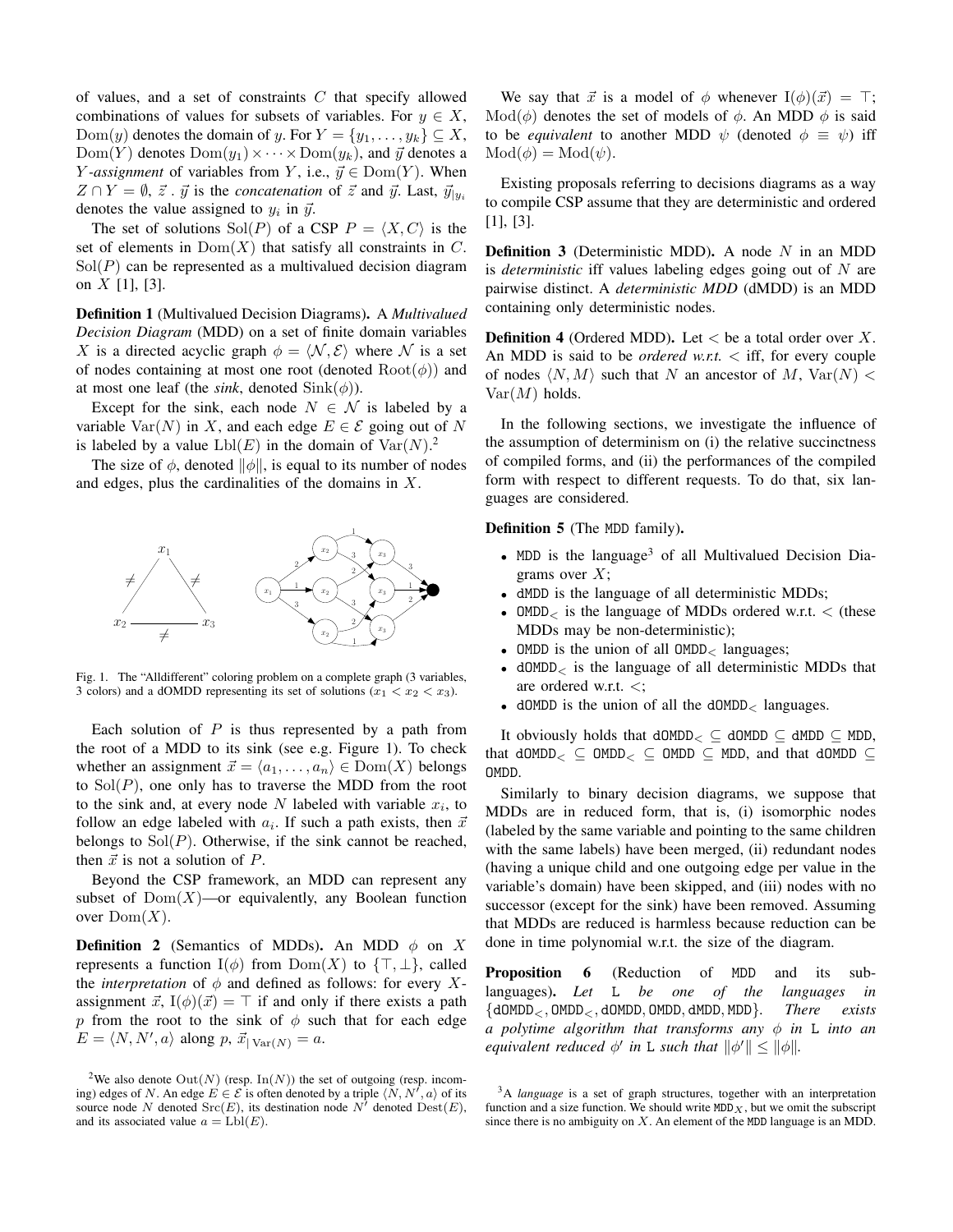#### III. DECISION DIAGRAMS IN THE NNF KC MAP

To highlight the relationship between MDDs and the NNF KC map [9], let us consider the Boolean case. For any subclass L of MDD, let  $L^{\mathfrak{B}}$  be the sublanguage of L obtained when restricting it to Boolean variables.  $dMDD^{B}$ ,  $dOMDD^{B}$ , and dOMDD $^{\mathfrak{B}}_{\leq}$  correspond to BDD, OBDD, and OBDD<sub> $<$ </sub> respectively, up to a linear transformation.

**Definition 7.** A sublanguage L<sub>2</sub> of MDD is *polynomially translatable* (resp. *linearly translatable*) into another sublanguage L<sub>1</sub> of MDD, which we denote L<sub>1</sub>  $\leq_{\mathcal{P}}$  L<sub>2</sub> (resp. L<sub>1</sub>  $\leq_{\mathcal{L}}$  L<sub>2</sub>), if and only if there exists a polytime (resp. linear time) algorithm  $A_{L_2\rightarrow L_1}$  mapping any element in L<sub>2</sub> to an equivalent element in  $L_1$ .

When translations  $A_{L_1 \mapsto L_2}$  and  $A_{L_2 \mapsto L_1}$  are linear and stable, i.e., when  $A_{L_1\mapsto L_2} = A_{L_2\mapsto L_1}^{-1}$ , we say that  $L_1$  and  $L_2$  are linearly equivalent, denoted by  $L_1 \equiv_C L_2$ .

Definition 8 (Succinctness). A sublanguage L<sub>1</sub> of MDD is *at least as succinct* as another sublanguage  $L_2$  of MDD (denoted  $L_1 \leq_s L_2$ ) if and only if there exists a polynomial  $P(\cdot)$ such that for each element  $\phi$  of L<sub>2</sub>, there exists an equivalent representation  $\psi$  of L<sub>1</sub> verifying  $\|\psi\| \leq P(\|\phi\|).$ 

Relation  $\leq_s$  is a preorder. We denote  $\sim_s$  its symmetric part, and  $\lt_s$  its asymmetric part. Of course,  $L_1 \leq_{\mathcal{L}} L_2 \Rightarrow L_1 \leq_{\mathcal{P}}$  $L_2 \Rightarrow L_1 \leq_s L_2.$ 

The BDD and  $dMDD^{23}$  languages are linearly equivalent: to transform a BDD into a deterministic Boolean MDD, simply remove the  $\perp$  sink and reduce the graph. To transform a deterministic Boolean MDD into a BDD, simply add a  $\perp$  sink, and for any node that has only one outgoing edge  $E$ , add an edge pointing to the  $\perp$  sink, labeled by 0 if  $Lbl(E) = 1$  and by 1 otherwise.

**Proposition 9.** dMDD<sup>B</sup>  $\equiv_{\mathcal{L}}$  BDD, dOMDD<sup>B</sup>  $\equiv_{\mathcal{L}}$  OBDD, and  $\text{dOMDD}^{\mathfrak{B}}_{\leqslant}\equiv_{\mathcal{L}}\text{OBDD}_{<\cdot}$ 

Multivalued decision diagrams also capture fragments beyond the BDD family. DNFs, for instance, can be represented as OMDDs in linear time, although some DNFs have no polynomial OBDD representation. OMDD is hence strictly more succinct than DNF—it can be seen as a proper "superset" of this fragment.

## **Proposition 10.** *It holds that*  $OMDD^{\mathfrak{B}}_{\leq s}$  DNF.

Finally, it holds that dOMDD<sup>23</sup>  $\subseteq$  d-DNNF and OMDD<sup>23</sup>  $\subseteq$ DNNF; moreover, dOMDD<sup>93</sup> <s d-DNNF (since dOMDD<sup>93</sup>  $\equiv_{\mathcal{L}}$ OBDD). Figure 2 summarizes our results:  $OMDD^{25}$  appears as a new fragment in the NNF succinctness map, that takes place below DNNF and above DNF and OBDD. Deciding whether  $OMDD^{23}$  and DNNF coincide, and more generally extending multivalued diagrams to DNNF-like forms, is a work left to further research.

TABLE I RESULTS ABOUT SUCCINCTNESS.

|        | MDD           | dMDD         | OMDD        | d0MDD         | OMDD.      | dOMDD |
|--------|---------------|--------------|-------------|---------------|------------|-------|
| MDD    | $\supseteq s$ | $\succeq$ s  | $\succeq$ s | $\geq$ s      | $\simeq$ s |       |
| dMDD   | $\Omega$      | $\mathbf{r}$ |             | $\geq$ s      |            |       |
| OMDD   | $\succeq$ s   | ≙s           | $\geq s$    | $\supseteq$ s | $\simeq$ s |       |
| dOMDD  | ≿s            | $\succeq$ s  | $\succeq$ s | $\geq$ s      | $\simeq$ s |       |
| $OMDD$ | ≿s            | $\succeq$ s  | ≿s          | Δs            | $\simeq$ s |       |
| dOMDD  | Δs            | $\succeq$ s  | $\simeq$ s  | ≿s            | $\simeq$ s |       |

#### IV. THE MDD KNOWLEDGE COMPILATION MAP

#### *A. Succinctness*

The results of our succinctness analysis are depicted in Table I (see also Figure 2 for the Boolean case).

## Proposition 11. *The results in Table I hold.*

Some of these results are not surprising and directly follow from the fact that dOMDD and dOMDD<sup>&</sup>lt; collapse into OBDD and OBDD<sub><</sub> when domains are Boolean: dOMDD<sub><  $\leq s$ </sub> dOMDD is a straightforward consequence of  $OBDD<sub>5</sub>$  OBDD. Some other results are derived from the NNF map in a less immediate way; for instance dOMDD  $\leq s$  OMDD (and thus OMDD  $\leq s$  dOMDD) holds since OMDD<sup>B</sup>  $\leq_{\mathcal{P}}$  DNF and OBDD  $\sim_s$  dOMDD<sup>B</sup>: if dOMDD  $\leq_s$ OMDD were true, we could derive OBDD  $\leq_s$  DNF, which has been proven false [9].



Fig. 2.  $OMDD^{28}$  and its sublanguages in the DNNF succinctness map. An edge  $L_1 \rightarrow L_2$  indicates that  $L_1$  is strictly more succinct than  $L_2$ . Dashed edges indicate incomplete results.

Some results are harder to get. For instance, in order to prove OMDD  $\leq$ <sub>s</sub> MDD, we used the *n*-coloring problem of a clique containing  $n$  vertices. On the one hand, it can be shown that the set of solutions Sol of this problem can be represented using an MDD whose size is polynomial in  $n$ . On the other hand, it is possible to prove that any dOMDD or OMDD representing Sol has a size exponential in  $n$ . Figure 1 shows the corresponding blow-up on a small instance.

We get dOMDD<sub><  $\leq$ s OMDD<sub><</sub> by considering another CSP,</sub> the *n*-coloring problem of a star graph with *n* vertices (see Figure 3 for an example with  $n = 3$ ). Let  $x_1$  be the center of the star, and consider the order  $x_n < \cdots < x_2 < x_1$ : the dOMDD<sub><</sub> representing this problem contains at least  $2^n$ nodes and  $n \cdot 2^{n-1}$  edges, whereas it can be shown that this CSP can be represented by an  $OMDD<sub>></sub>$  (with the same order  $\langle$ ) whose size is polynomial in *n*.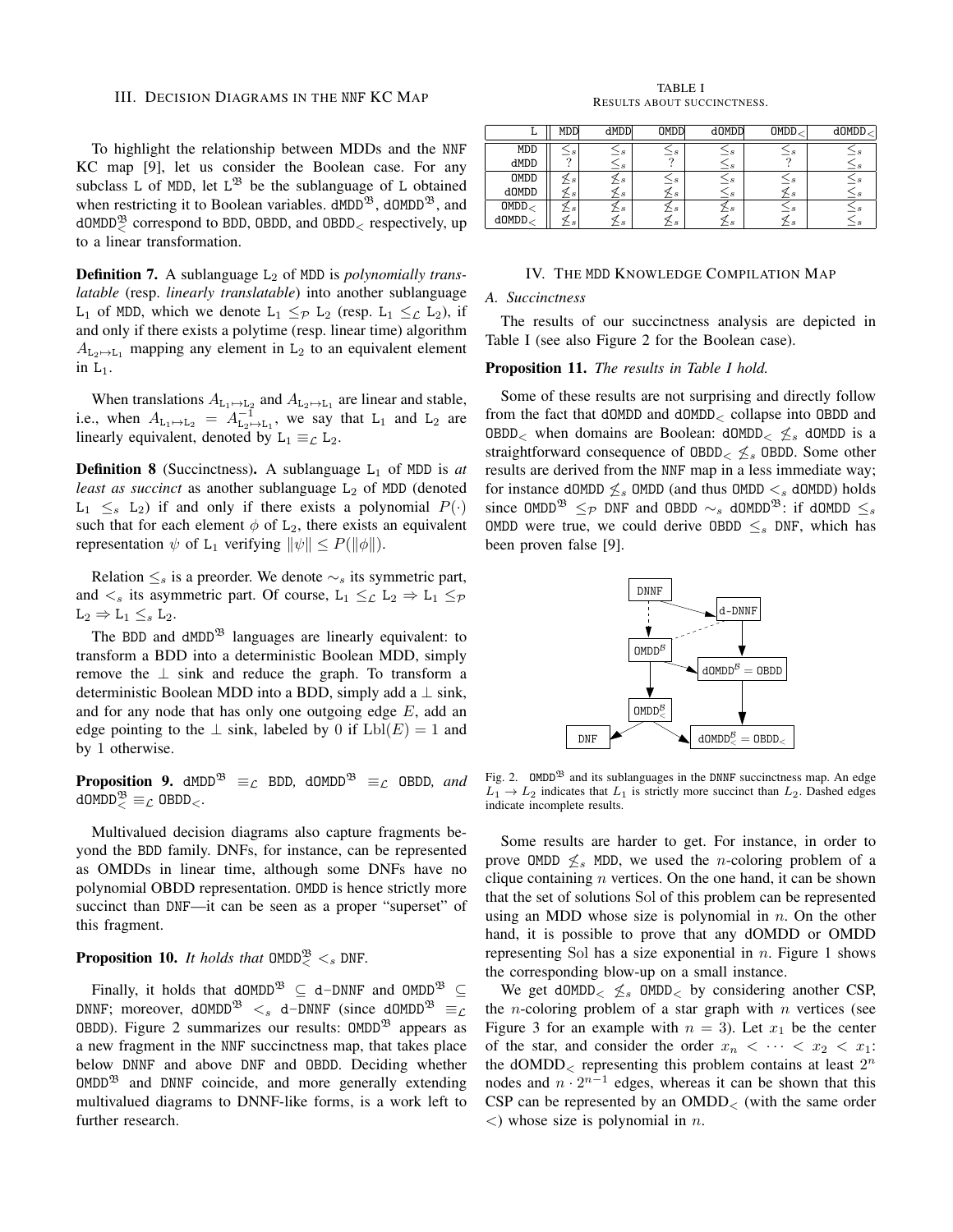

Fig. 3. The coloring problem on a star graph (3 variables, 3 colors), an OMDD and a dOMDD representing its set of solutions (both for  $x_3 < x_2 <$ x1).

#### *B. Queries and Transformations*

As outlined by Darwiche and Marquis [9], evaluating the suitability of a target compilation language for a particular application consists in balancing its succinctness against the set of requests that it supports in polytime. The requests identified by Darwiche and Marquis are oriented towards applications in knowledge management, yet most of them are still meaningful in some applications targeted by the CSP framework. We enrich this set by a few new requests, raised by more decision-oriented applications.

The most usual requests are checking the consistency of the CSP (CO), extracting one or all solutions (we denote these requests MX and ME), and counting (CT) the number of solutions.

The "context extraction" query  $(CX)$  aims at providing the user with all possible values of a variable of interest.

The "conditioning" operation (CD) assigns some values to some variables. More generally, the "term restriction" transformation (TR) restricts the possible values of some variables to a subset of their domains. TR, CD and CX are often used in sequence in interactive CSP solving, where the user iteratively looks for the possible values of the next variables and restricts their values according to her preferences [4].

"Clausal entailment" (CE) is a request coming from reasoning problems: it consists in determining whether all the solutions of a problem satisfy a disjunction of elementary conditions (unary constraints). Reasoning AI applications raise other requests, like VA (is a formula valid?) and  $\neg$ C (compute the negation of a given formula).

The equivalence (EQ) and implication (IM) requests come from model checking. They can be useful for some CSP modeling problem: IM corresponds to checking whether a set of constraints is a semantic relaxation of another one (whether the assignments satisfying the latter also satisfy the former); EQ is the equivalence test.

Interactive modeling applications can also involve the manipulation of constraints represented in a compiled form, namely conjunction ( $\wedge$ C), disjunction ( $\vee$ C) and the aforementioned negation  $(\neg C)$ , so as to build composed constraints

from a few operators. This interactive modeling process can also rely on other operations to check the resulting constraint (or problem), e.g., by projecting, through a CX operation, the constraint on one of its variables.

The forgetting operation (FO) allows one to eliminate some (intermediate) variables from the problem—this amounts to an existential projection of the problem. Its dual operation, ensuring (EN), performs a universal variable elimination. The forgetting and ensuring operations are notably relevant for compilation-based approaches of planning, such as the "planning as model checking" paradigm [6].

All these operations are often performed in sequence. Conditioning (CD) followed by model extraction (MX) can for instance be useful in planning under uncertainty: if we suppose that a decision policy  $\pi$  associating decisions with states has already been compiled, CD allows  $\pi$  to be conditioned by the current state, whereas MX allows a valid decision for that state to be extracted. Another example is given by online diagnosis applications: the (compiled) model of the system is first conditioned by the observations (CD), then CX can give the possible failure modes of each component in the system. More complex failure hypotheses can be checked via clausal entailment (CE) queries.

More generally, the operations mentioned above can be partitioned into two sets: the transformations and the queries. Transformations take as input a (compiled) problem and return another one (e.g., the conditioning of a CSP by some assignment produces a CSP with less variables). Queries do not modify the problem, but simply answer a question (CO, CT, CE are queries).

Let us now formalize these operations as properties that a compilation language may satisfy or not. For space reasons, we refrain from stating definitions of queries transformations that are straightforward generalizations of the Boolean case [9].

## Definition 12 (Queries). Let L denote a sublanguage of MDD.

- L satisfies CE (resp. IM) iff there exists a polynomial  $P($ ; ) and an algorithm that maps every MDD  $\phi$  from L, any set of variables  $\{y_1, \ldots, y_k\} \subseteq \text{Var}(\phi)$ , and any sequence  $(A_1, \ldots, A_k)$  of finite sets of integers, to 1 if  $I(\phi) \models [y_1 \in A_1] \vee \cdots \vee [y_k \in A_k]$  (resp.  $[y_1 \in A_1] \wedge$  $\cdots \wedge [y_k \in A_k] \models I(\phi)$  and to 0 otherwise, in time bounded by  $P(\|\phi\|; n_A)$ , where  $n_A = \max_{1 \leq i \leq k} |A_i|$ .
- L satisfies MC iff there exists a polytime algorithm that maps every MDD  $\phi$  from L and any Var( $\phi$ )-assignment  $\vec{x}$  to 1 if  $\vec{x}$  is a model of  $\phi$  and to 0 otherwise.
- L satisfies MX iff there exists a polytime algorithm that maps every MDD  $\phi$  in L to one model of  $\phi$  if there is one, and stops without returning anything otherwise.
- L satisfies CX iff there exists a polytime algorithm that outputs, for any  $\phi$  in L and any  $y \in \text{Var}(\phi)$ , the set of all values taken by y in at least one model of  $\phi$ .

Before defining transformations, we present the semantic operations on which they are based.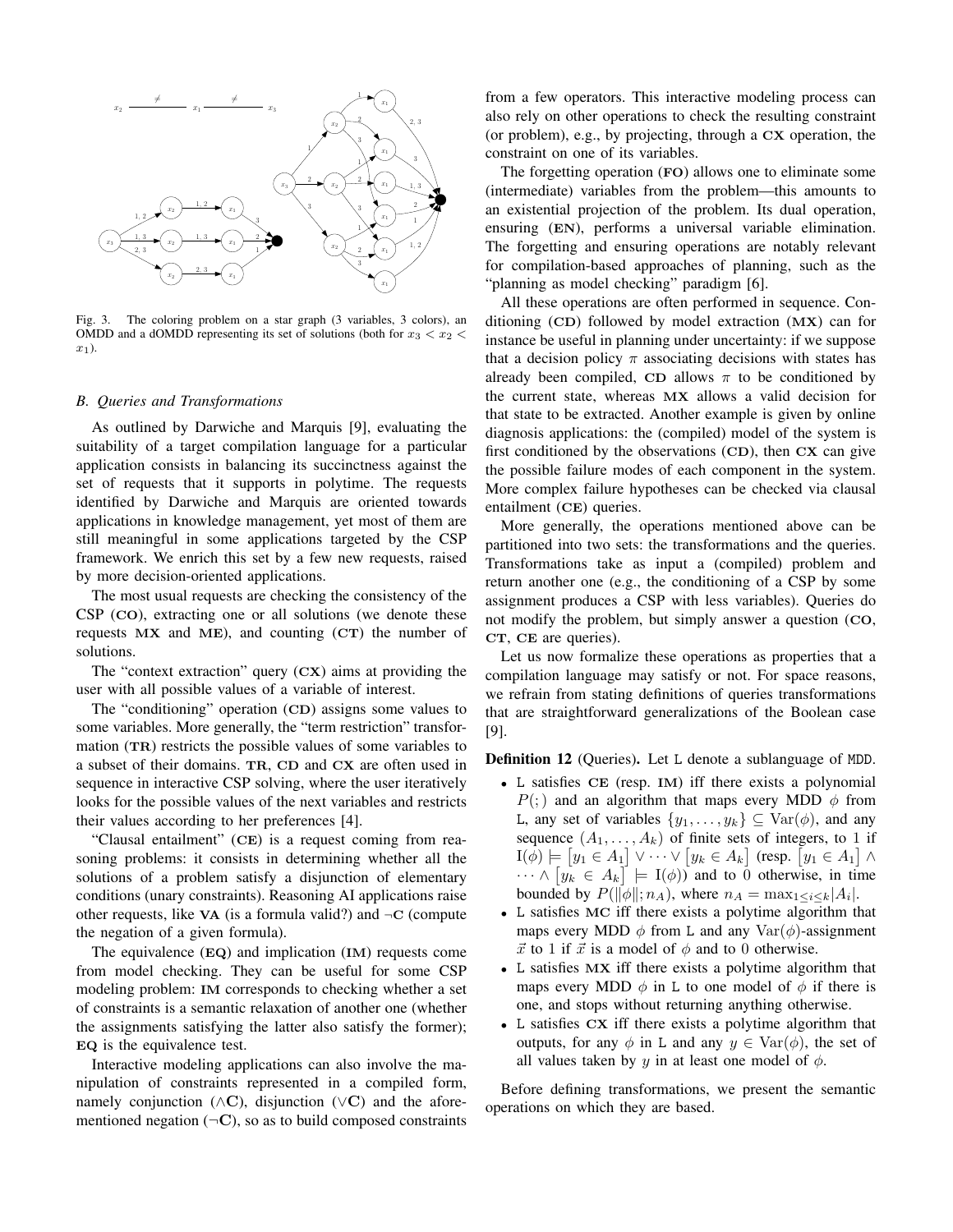#### TABLE II

TABLE II<br>Results about queries and transformations; √means "satisfies", • means "does not satisfy", and ∘ means "does not SATISFY, UNLESS P = NP". BRACKETS [·] DENOTE A CONJECTURE. MOST RESULTS FOR DNF, DNNF, d-DNNF, OBDD, AND OBDD<sub><</sub> ARE FROM THE NNF MAP AND ARE GIVEN HERE AS A BASELINE.

| L            | 8       | $\mathbf{z}$ | $\overline{\text{MC}}$ | 禺       | NI      | ♂<br>囟   | SE       | S        | Š       | 텄       | МE      |
|--------------|---------|--------------|------------------------|---------|---------|----------|----------|----------|---------|---------|---------|
| MDD          | $\circ$ | $\circ$      |                        | $\circ$ | $\circ$ | $\circ$  | $\circ$  | $\circ$  | $\circ$ | $\circ$ | $\circ$ |
| dMDD         | $\circ$ | $\circ$      |                        | $\circ$ | $\circ$ | $\circ$  | $\circ$  | $\Omega$ | $\circ$ | $\circ$ | $\circ$ |
| OMDD         |         | $\circ$      |                        |         | $\circ$ | $\Omega$ | $\circ$  |          |         | $\circ$ |         |
| d0MDD        |         |              |                        |         |         |          | $\circ$  |          |         |         |         |
| OMDD<        |         | $\Omega$     |                        |         | $\circ$ | $\circ$  | $\circ$  |          |         | $\circ$ |         |
| dOMDD <      |         |              |                        |         |         |          |          |          |         |         |         |
| <b>DNF</b>   |         | $\circ$      |                        |         | $\circ$ | $\Omega$ | $\circ$  |          |         | $\circ$ |         |
| <b>DNNF</b>  |         | $\Omega$     |                        |         | $\circ$ | $\Omega$ | $\Omega$ |          |         | $\circ$ |         |
| $d$ -DNN $F$ |         |              |                        |         |         | 2        | $\circ$  |          |         |         |         |
| <b>OBDD</b>  |         |              |                        |         |         |          | $\circ$  |          |         |         |         |
| $0$ BDD $<$  |         |              |                        |         |         |          |          |          |         |         |         |

Definition 13. Let I, J be the interpretation functions on  $Var(I)$ ,  $Var(J)$  of some MDDs.

- The existential projection of I on  $Y \subseteq \text{Var}(I)$  is the function  $I^{\downarrow Y}$  on the variables of Y defined by:  $I^{\downarrow Y}(\vec{y}) = \top$ iff there exists a Z-assignment  $\vec{z}$  (with  $Z = \text{Var}(I) \setminus Y$ ) s.t.  $I(\vec{z} \cdot \vec{y}) = \top$ . The "forgetting" operation is the dual one:  $\text{Forget}(I, Y) = I^{\downarrow \text{Var}(I) \setminus Y}$ .
- The universal projection of I on  $Y \subseteq \text{Var}(I)$  is the function  $I^{\Downarrow Y}$  on the variables of Y defined by:  $I^{\Downarrow Y}(\vec{y}) =$  $\top$  iff for all Z-assignment  $\vec{z}$  (with  $Z = \text{Var}(I) \setminus Y$ ),  $I(\vec{z} \cdot \vec{y}) = \top$ . The "ensuring" operation is the dual one: Ensure $(I, Y) = I^{\Downarrow \text{Var}(I) \setminus Y}.$
- The restriction of I to J, denoted  $I_{\vert J}$ , is defined by  $I_{\vert J}$  = Forget $(I \wedge J, \text{Var}(J))$ .
- Given an assignment  $\vec{y}$  of some set of variables  $Y \subseteq$ Var(I), the conditioning of I by  $\vec{y}$  is the function  $I_{|\vec{y}|}$  on the variables in  $Z = \text{Var}(I) \setminus Y$  defined by:  $I_{|\vec{y}}(\vec{z}) = I(\vec{y}$ .  $\vec{z}$ ).

Definition 14 (Transformations). Let L denote a subset of the MDD language.

- L satisfies FO (resp. EN) iff there exists a polytime algorithm that maps every MDD  $\phi$  from L and every  $Y \subseteq \text{Var}(\phi)$  to an MDD  $\phi'$  in L such that  $I(\phi') =$ Forget(I( $\phi$ ), Y) (resp. I( $\phi'$ ) = Ensure(I( $\phi$ ), Y)).
- L satisfies SFO (resp. SEN) iff it satisfies FO (resp. EN) when limited to a single variable (i.e.,  $|Y| = 1$ ).
- L satisfies TR iff there exists a polynomial  $P($ ;  $)$  and an algorithm that outputs, for every MDD  $\phi$  from L, any set of variables  $\{y_1, \ldots, y_k\} \subseteq \text{Var}(\phi)$  and any sequence  $(A_1, \ldots, A_k)$  of finite sets of integers, an MDD  $\phi'$  in L such that  $I(\phi') = I(\phi)_{|\begin{bmatrix} y_1 \in A_1 \end{bmatrix} \wedge \cdots \wedge \begin{bmatrix} y_k \in A_k \end{bmatrix}}$  in time  $P(\|\phi\|; n_A)$ , where  $n_A = \max_{1 \leq i \leq k} |A_i|$ .
- L satisfies CD iff there exists a polytime algorithm that maps every MDD  $\phi$  in L and every assignment  $\vec{y}$  of  $Y \subset$ Var( $\phi$ ) to an MDD  $\phi'$  in L such that  $I(\phi') = I(\phi)_{|\vec{y}}$ .

The results of our analysis of the complexity of queries and transformations are depicted in Table II.

Proposition 15. *The results in Table II hold.*

| L            | $\mathbf{g}$<br>ĊĴ<br>н | 0<br>国<br>Ŀ<br>w     | Z<br>Z<br>田<br>囙<br>w | ğ<br>↻<br>Š          | $\mathbf{u}$<br>↻<br>Ż.<br>$\,<\,$ |          |
|--------------|-------------------------|----------------------|-----------------------|----------------------|------------------------------------|----------|
| MDD          | $\circ$                 | $\Omega$             | $\Omega$              |                      |                                    | ?        |
| dMDD         | $\circ$                 | $\circ$              | $\circ$               |                      |                                    |          |
| OMDD         |                         |                      | $\Omega$<br>$\circ$   | $  \circ  $<br>l o l | $\Omega$<br>$\circ$                | $\Omega$ |
| d0MDD        |                         |                      |                       | $\circ$              | $\circ$                            |          |
| OMDD<        |                         |                      | $\Omega$<br>$\circ$   |                      | $\Omega$                           | $\circ$  |
| dOMDD <      |                         |                      |                       |                      |                                    |          |
| <b>DNF</b>   |                         |                      | $\Omega$              |                      |                                    |          |
| <b>DNNF</b>  |                         |                      | $\Omega$<br>$\circ$   |                      | $\Omega$<br>$\Omega$               | $\Omega$ |
| $d$ -DNN $F$ |                         | $\Omega$<br>$\Omega$ | $\Omega$<br>$\Omega$  | $\circ$<br>$\circ$   | $\Omega$<br>$\Omega$               | 2        |
| <b>OBDD</b>  |                         |                      |                       | $\circ$              | $\Omega$                           |          |
| $0$ BDD $<$  |                         |                      |                       |                      |                                    |          |

Results for dMDD, dOMDD, and dOMDD<sub> $\lt$ </sub> are generally known or follow directly from previous works [10], [2], [9]. dOMDDs have almost the same capabilities as OBDDs, which is not surprising, given how strong their relationship is. However, note that single forgetting and single ensuring, while satisfied by OBDD, are not satisfied by dOMDD; this is due to the domain sizes being unbounded.

More interestingly, Proposition 15 puts forward the attractiveness of *non-deterministic* OMDDs w.r.t. transformations: OMDD<sup>&</sup>lt; supports the same transformations as DNF but SEN, and more transformations than  $dOMDD<sub>></sub>$  but the negation, while being strictly more succinct than these two classes.

As for the performances w.r.t. queries, OMDD and OMDD<sup>&</sup>lt; are less interesting than their deterministic counterparts. But "only" CT, VA, EQ, IM, and SE are lost when determinism is relaxed (this is not surprising, considering that the same requests are lost when comparing DNNF to d-DNNF). Hence the interest of these languages for many applications that do not involve these requests, such as planning, in which one needs to often check consistency, forget variables and extract models, or online configuration, that relies essentially on conditioning and context extraction.

## V. EXPERIMENTAL RESULTS

Table III reports some results obtained on randomly generated CSPs containing 15 variables whose domain size is equal to 6. For each line, 50 random problems are generated. For each of these problems, the order < on the variables used in the compiled forms is built via the MCSInv heuristics [11], which iteratively chooses a variable connected to the greatest number of remaining variables in the constraint graph. The dOMDD compiler we use follows the bottom-up approach [1]: each constraint is compiled as a  $\text{dOMDD}_{\leq}$ , and the elementary dOMDDs obtained are then combined by conjunction. After these steps, we get a  $dOMDD<sub>lt</sub>$ . The compilation can be pursued by using additional compacting operations, which do not preserve determinism [12]. In the end, an  $OMDD<sub>></sub>$  is obtained.

It appears that the interest of non-deterministic structures is not limited to a few specific problems like those used in proofs: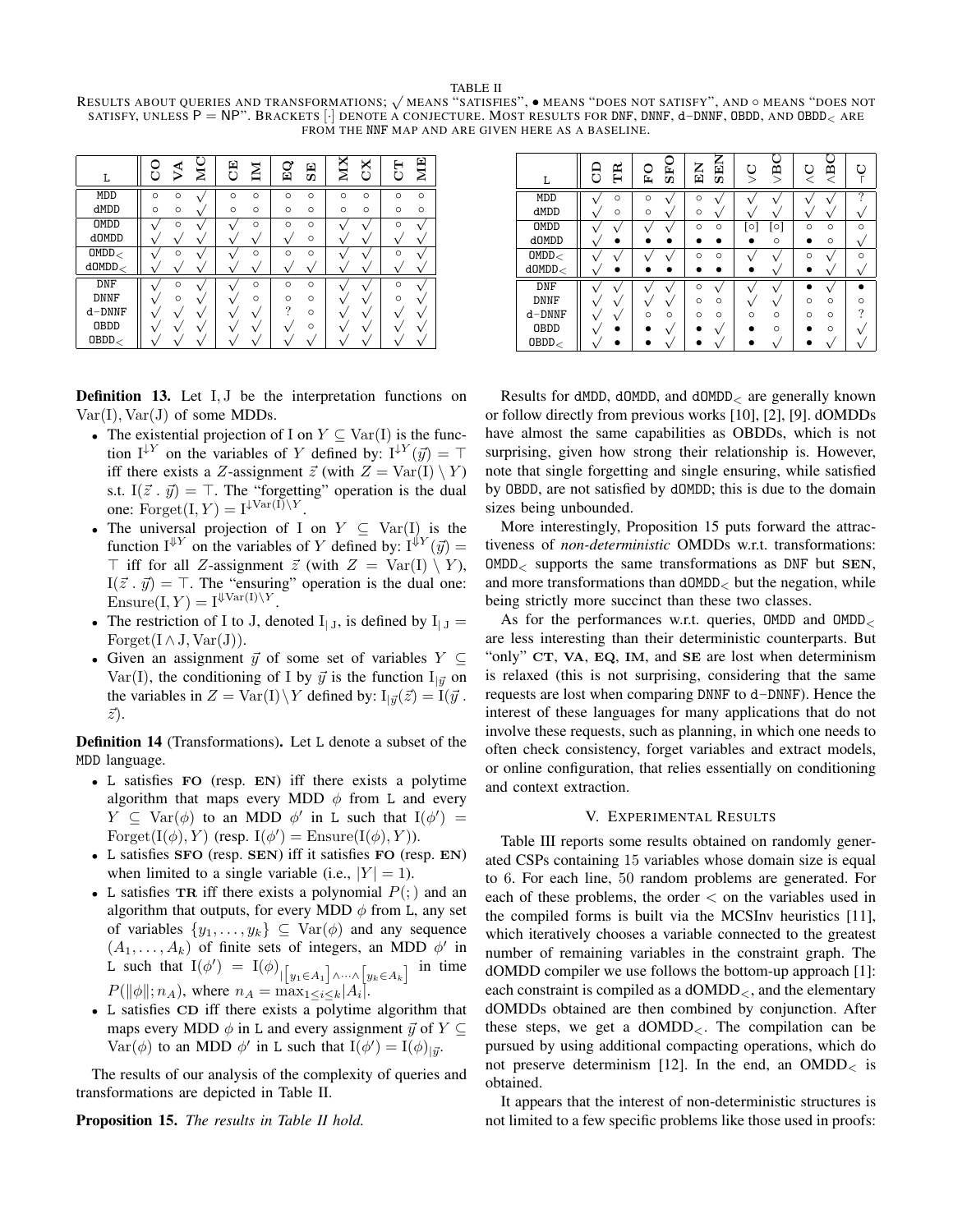#### TABLE III

RESULTS FOR RANDOMLY GENERATED BINARY CSPS (15 VARIABLES, DOMAIN SIZE EQUAL TO 6). %T DENOTES THE PERCENTAGE OF TUPLES SATISFYING EACH CONSTRAINT; %C THE DENSITY OF THE CONSTRAINT GRAPH; #SOL THE NUMBER OF SOLUTIONS OF THE CSP; #N THE NUMBER OF NODES IN THE COMPILED FORM.

| $\%T$ | $\%C$ | #SOL       | #N OMDD | #N dOMDD |
|-------|-------|------------|---------|----------|
|       | 10    | 290888073  | 80      | 81       |
|       | 20    | 136056826  | 1338    | 1558     |
| 70    | 30    | 5006576    | 5662    | 8132     |
|       | 40    | 95131      | 3315    | 5005     |
|       | 50    | 2367       | 737     | 897      |
|       | 10    | 391615179  | 79      | 80       |
|       | 20    | 1581648506 | 2572    | 2932     |
|       | 30    | 189551100  | 12223   | 16370    |
| 80    | 40    | 11557737   | 20501   | 35486    |
|       | 50    | 1035884    | 13815   | 25240    |
|       | 60    | 70185      | 5776    | 9253     |
|       | 70    | 4662       | 1719    | 2246     |
|       | 80    | 229        | 54      | 401      |

indeed, even on random CSPs, allowing non-deterministic compacting operations can sometimes divide by 2 or more the number of nodes in the graph.

#### VI. CONCLUSION

Both theoretical complexity results and experiments show that relaxing the determinism requirement in ordered decision diagrams can improve succinctness. Relaxing determinism also allows more transformations to be achieved in polytime: typically, all transformations (save SEN, which depend on the domain size) satisfied by DNF are also satisfied by OMDD<. This includes forgetting and disjunction, which are not satisfied by deterministic languages. The price to pay when putting determinism away is the loss of the negation transformation, and of the counting, validity, equivalence, and implication queries (note that the same operations are lost when going from deterministic to non-deterministic DNNFs). As a result,  $OMDD<sub>></sub>$  is particularly appealing for applications relying on transformations (save negation) and on basic consistency queries (CO, MX, ME, CX), such as planning and online configuration. From the theoretical point of view, we also established that, when restricted to Boolean domains, OMDD<sup>&</sup>lt; is a new fragment in the NNF map, below DNNF and above DNF and OBDD. Moreover, OMDD<sup>&</sup>lt; satisfies more queries and transformations than DNNF does.

The next step is to introduce decomposable AND nodes in the MDD framework. This should allow AND/OR graphs to be captured, and also new fragments to be defined, such as non-deterministic AND/OR graphs.

#### **REFERENCES**

- [1] N. R. Vempaty, "Solving Constraint Satisfaction Problems Using Finite State Automata," in *AAAI*, 1992, pp. 453–458.
- [2] T. Kam, T. Villa, R. K. Brayton, and A. Sangiovanni-Vincentelli, "Multivalued Decision Diagrams: Theory and Applications," *Multiple-Valued Logic*, vol. 4, no. 1–2, pp. 9–62, 1998.
- [3] H. R. Andersen, T. Hadzic, J. N. Hooker, and P. Tiedemann, "A Constraint Store Based on Multivalued Decision Diagrams," in *CP*, 2007, pp. 118–132.
- [4] J. Amilhastre, H. Fargier, and P. Marquis, "Consistency Restoration and Explanations in Dynamic CSPs — Application to Configuration," *AIJ*, vol. 135, no. 1–2, pp. 199–234, 2002.
- [5] H. Cambazard, T. Hadzic, and B. O'Sullivan, "Knowledge Compilation for Itemset Mining," in *ECAI*, 2010, pp. 1109–1110.
- [6] F. Giunchiglia and P. Traverso, "Planning as Model Checking," in *ECP*, 1999, pp. 1–20.
- [7] J. Hoey, R. St-Aubin, A. J. Hu, and C. Boutilier, "SPUDD: Stochastic Planning Using Decision Diagrams," in *UAI*, 1999, pp. 279–288.
- [8] P. Torasso and G. Torta, "Model-Based Diagnosis Through OBDD Compilation: A Complexity Analysis," in *Reasoning, Action and Interaction in AI Theories and Systems*, 2006, pp. 287–305.
- [9] A. Darwiche and P. Marquis, "A Knowledge Compilation Map," *JAIR*, vol. 17, pp. 229–264, 2002. [Online]. Available: citeseer.ist.psu.edu/ darwiche02knowledge.html
- [10] A. Srinivasan, T. Ham, S. Malik, and R. Brayton, "Algorithms for discrete function manipulation," in *ICCAD-90*, Nov. 1990, pp. 92–95.
- [11] R. E. Tarjan and M. Yannakakis, "Simple Linear-Time Algorithms to Test Chordality of Graphs, Test Acyclicity of Hypergraphs, and Selectively Reduce Acyclic Hypergraphs," *SIAM J. Comput.*, vol. 13, no. 3, pp. 566–579, 1984.
- [12] J. Amilhastre, P. Vilarem, and M.-C. Vilarem, "FA Minimisation Heuristics for a Class of Finite Languages," in *WIA*, 1999, pp. 1–12.
- [13] A. Niveau, H. Fargier, and C. Pralet, "Representing CSPs with Setlabeled Diagrams: A Compilation Map," in *GKR 2011 — Revised Selected Papers*, ser. Lecture Notes in Computer Science, vol. 7205. Springer, 2012, pp. 137–171.
- [14] C. Meinel and T. Theobald, *Algorithms and Data Structures in VLSI Design: OBDD — Foundations and Applications*. Springer, 1998.
- [15] R. Bryant, "Graph-Based Algorithms for Boolean Function Manipulation," *IEEE Transactions on Computers*, vol. 35, no. 8, pp. 677–691, 1986.

#### APPENDIX

This appendix gathers all proofs of the paper. Note that most results are already known, straightforward, or inherited from the BDD framework. We tried to be exhaustive to save the reader the need to refer to numerous sources while checking proofs. These sources include, as far as we know, the original KC map [9], works about MDDs [10], [2], and our KC map of set-labeled diagrams [13] (from which a number of the following proofs are directly taken or lightly adapted).

As usual with compilation maps, many proofs take advantage of the fact that all the languages presented allow Boolean terms and clauses to be represented in linear time and space. The proof is similar to the Boolean case [9].

Lemma 16. *Given an order* < *between variables, any term or clause in propositional logic can be expressed in the form of a dOMDD* $\frac{3}{5}$  *in linear time.* 

*Proof:* In order to represent a term  $t = l_1 \wedge \cdots \wedge l_k$  by a dOMDD<sup> $\mathfrak{B}$ </sup>, let us order its literals in such a way that  $i < j$ if and only if  $Var(l_i) < Var(l_i)$ . Then build a chain of nodes  $N_1, \ldots, N_k, N_{k+1}$  where  $Var(N_i) = Var(l_i), i = 1, k$  and  $N_{k+1}$  will be the sink of the new dOMDD<sup> $\mathfrak{B}_{\leq}$ </sup>. The edges are the following: each node  $N_i$  (but the sink) has a unique child  $N_{i+1}$ , and the edge's label is 1 if  $l_i$  is a positive literal and 0 if  $l_i$  is a negative literal.

In order to represent a clause  $cl = l_1 \vee \cdots \vee l_k$  by a dOMDD<sup> $\mathfrak{B}$ </sup>, let us order its literals in such a way that  $i < j$ if and only if  $\text{Var}(l_i) < \text{Var}(l_i)$ . Then build a chain of nodes  $N_1, \ldots, N_k, N_{k+1}$  where  $\text{Var}(N_i) = \text{Var}(l_i), i = 1, k$  and  $N_{k+1}$  will be the sink of the new dOMDD<sup> $\mathfrak{B}_{\leq}$ </sup>. The edges are the following: each node  $N_i, i < k$  has two children,  $N_{i+1}$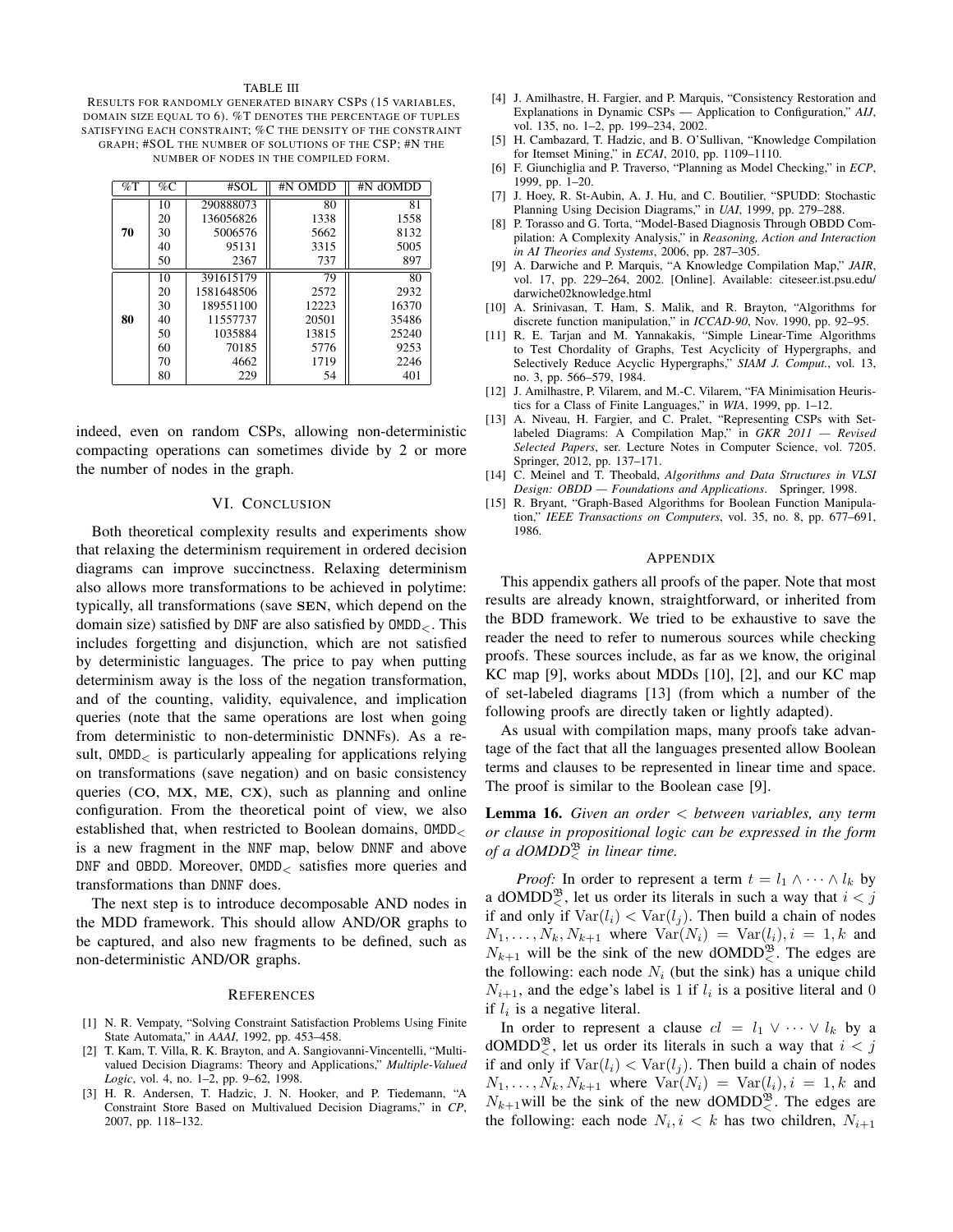and the sink,  $N_{k+1}$ . If  $l_i$  is a positive literal, the edge pointing to  $N_{i+1}$  is labeled by 0 and the one pointing to  $N_{k+1}$ , by 1. If  $l_i$  is a negative literal, it is the opposite. Finally,  $N_k$  has a unique successor, the sink, and the edge is labeled by 1 if  $l_k$ is a positive literal, and by 0 otherwise.

We need the following lemma, that extends Lemma 16.

**Lemma 17.** Let  $Y = \{y_1, \ldots, y_k\}$  be a set of vari*ables from* X, and  $(A_1, \ldots, A_k)$  a sequence of subsets of  $Dom(y_1), \ldots, Dom(y_k)$ *. Given a total ordering*  $\lt$  *on* X*, the "term"*  $[y_1 \in A_1] \wedge \cdots \wedge [y_k \in A_k]$  can be represented as a  $dOMDD<sub>lt</sub>$  *in time linear in*  $k$  *and*  $n_A = \max_{1 \leq i \leq k} |A_i|$ *.* 

*Proof:* The proof is the same as the one of Lemma 16, with the difference that we add as many edges as there are values in the current  $A_i$ . The dOMDD<sub><</sub> has  $k+1$  nodes and  $\sum_{i=1}^{k} |A_i|$  edges.

Lemma 18. *The only reduced OMDD that is inconsistent is the empty graph.*

*Proof:* Suppose that  $\phi$  has at least one edge, and consider a path from the root to the sink of  $\phi$ . Because the variables in  $\phi$ are ordered, they are encountered only once. It is thus possible to build an assignment  $\vec{x}$  of X as follows: for any  $(N, N', a)$ on the path, assign  $a$  to  $\text{Var}(N)$ ; a variable not present on the path can take any value in its domain. By construction (a path from the root to the sink is followed),  $I(\phi)(\vec{x}) = \top$ .

## *A. Succinctness Proofs (Proposition 11)*

• OMDD<sub><</sub>  $\leq$ <sub>s</sub> dOMDD. Let us consider the CSP  $\Pi$  over a set of 2n Boolean variables partitioned into  $Y = \{y_1, \ldots, y_n\}$ and  $Z = \{z_1, \ldots, z_n\}$ . The sets of contraints of  $\Pi$  is  $C =$  $\{y_i = z_i, 1 \leq i \leq n\}$ . Consider the orders  $y_1 <^a z_1 <^a z_2$  $y_2 <^a z_2 <^a \cdots <^a y_n <^a z_n$  and  $y_1 <^b y_2 <^b \cdots <^b y_n <^b$  $z_1 \leq^b \cdots \leq^b z_n.$ 

 $\Pi$  has a dOMDD<sub> $\leq$ <sup>*a*</sup> representation the size of which is</sub> polynomial in *n*; let us denote it  $\phi_a$ . We show that the size of any of the  $OMDD<sub><</sub>$  representations of  $Sol(\Pi)$  is exponential with *n*.

Let  $\phi_b$  be an OMDD<sub><br/> $\epsilon_b$  representation of Sol(Π). Consider</sub> an edge  $E = \langle N, N', v \rangle$  in  $\phi_b$  representing the assignment of some variable from  $Y$  (i.e., an edge in the first half of the graph). Let  $y_i$  be the variable labeling N, and let us consider a path  $p : \text{Root}(\phi) \rightsquigarrow \langle N, N', v \rangle \rightsquigarrow \text{Sink}(\phi)$ . On this path, the value of  $z_i$  must be v. So, a path  $p'$  obtained from p by using another edge  $\langle N, N', u \rangle$  instead of  $\langle N, N', v \rangle$  cannot belong to  $\phi_b$ . For the same reason, any two edges entering a Y node must be labeled by the same value, and any two paths from the root to  $N'$  are either disjoint or represent the same assignment of  $\{y_1, \ldots, y_i\}$ . Each of the possible assignments of Y is represented by (at least) one path entering a distinct  $z_1$  node. The Y assignments are not constrained:  $\phi_b$  has at least  $2^n$  nodes at level  $z_1$ .

 $\phi_a$  is thus a dOMDD<sub> $\leq$ </sub> of size polynomial in n that has no polynomial representation as an  $OMDD_{< b}$ .

• OMDD  $\leq_s$  dMDD. We get a direct proof of OMDD  $\leq_s$  dMDD by considering that the problem of *n*-coloring a clique with  $n$  vertices (or equivalently, the AllDifferent constraint over the  $n$  variables, see Figure 1) has no polynomial representation as an OMDD; indeed, in a similar fashion as in the previous proof, we can show that at the ith level, there must be as many nodes as there are possibilities of choosing  $i$  values in  $\{1, \ldots, n\}$  (if there are fewer nodes at this level, we can build a path on which two different values are assigned to the same variable, the first time before the ith level, and the second one afterwards). Hence the total number of nodes is at least  $\sum_{i=1}^{n} \binom{n}{i}$ , which is  $2^n$ .

Yet, the problem can obviously be represented as a polysize dMDD, since each constraint  $x_i \neq x_j$  can be represented as a  $n(n - 1)$ -edge dMDD, and dMDD satisfies ∧C (see Proposition 15).

• dOMDD  $\leq s$  OMDD<sub><</sub>. Proposition 10 states that OMDD<sup>33</sup>  $\leq s$ DNF. If dOMDD  $\leq_s$  OMDD $\ltless$ , and thus dOMDD<sup>93</sup>  $\leq_s$  OMDD<sup>93</sup> were true, since OBDD  $\equiv_{\mathcal{L}}$  dOMDD<sup>93</sup>, OBDD  $\leq_{s}$  DNF would also be true—yet it has been proven false [9].

• L  $\leq_s$  L' . All positive results come directly from simple language inclusions (if  $L \supseteq L'$ , then surely  $L \leq_s L'$ ).

• L  $\nleq_s$  L' . All remaining negative results come from the fact that if  $L_1 \nleq_s L_2$ , then every L such that  $L_1 \nleq_s L$  verifies L  $\leq s$  L<sub>2</sub>, and every L such that L  $\leq_s$  L<sub>2</sub> verifies L<sub>1</sub>  $\leq_s$  L, or we could derive  $L_1 \leq_s L_2$  by transitivity.

## *B. Proofs of Queries (Proposition 15)*

• MDD and its subclasses satisfy MC. Since these languages satisfy CD (see Section C), we can test whether  $\vec{x}$  is a model of  $\phi$  by conditioning the MDD by  $\vec{x}$ ; indeed, we get either the empty MDD (then the assignment is not a model) or the sink-only MDD (then  $\vec{x}$  is a model). Hence all these languages satisfy MC.

• Queries on dMDD and MDD. BDD is a subclass of dMDD and MDD, so dMDD and MDD do not satisfy any of the other considered queries unless  $P = NP$ .

• OMDD and OMDD<sup>&</sup>lt; do not satisfy VA, IM, EQ, SE, CT. Lemma 16 states that any term can be transformed into  $\text{OMDD}^{\mathfrak{B}}_{\leq}$ in linear time, and  $OMDD^{\mathfrak{B}}_{\leq}$  satisfies  $\vee$ C (Prop. 15); hence OMDD<sup>93</sup>  $\leq$  DNF, therefore OMDD<sup>93</sup>  $\leq$  DNF (by inclusion), and we obtain the result since DNF does not satisfy VA, IM, EQ, SE, CT unless  $P = NP$ .

• OMDD and OMDD<sub><</sub> satisfy CO. CO holds since the only reduced OMDD that is not consistent is the empty graph (Lemma 18).

• OMDD and OMDD<sub><</sub> satisfy CE. Checking whether  $\phi$ entails  $[x_1 \in A_1] \vee \cdots \vee [x_k \in A_k]$  is equivalent to checking whether  $\phi \wedge [x_1 \notin A_1] \wedge \cdots \wedge [x_k \notin A_k]$  is inconsistent. Since (i)  $[x \notin A] \equiv [x \in \text{Dom}(x) \setminus A]$ , (ii) a "term" can be represented in polytime as an OMDD of the same variable order as  $\phi$  (Lemma 17), and (iii) OMDD<sub><</sub> satisfies ∧BC (see below), we can infer that OMDD satisfies CE.

• OMDD and OMDD<sub><</sub> satisfy ME, MX, CX. These hold because OMDD satisfies CD and CO. Enumerating models can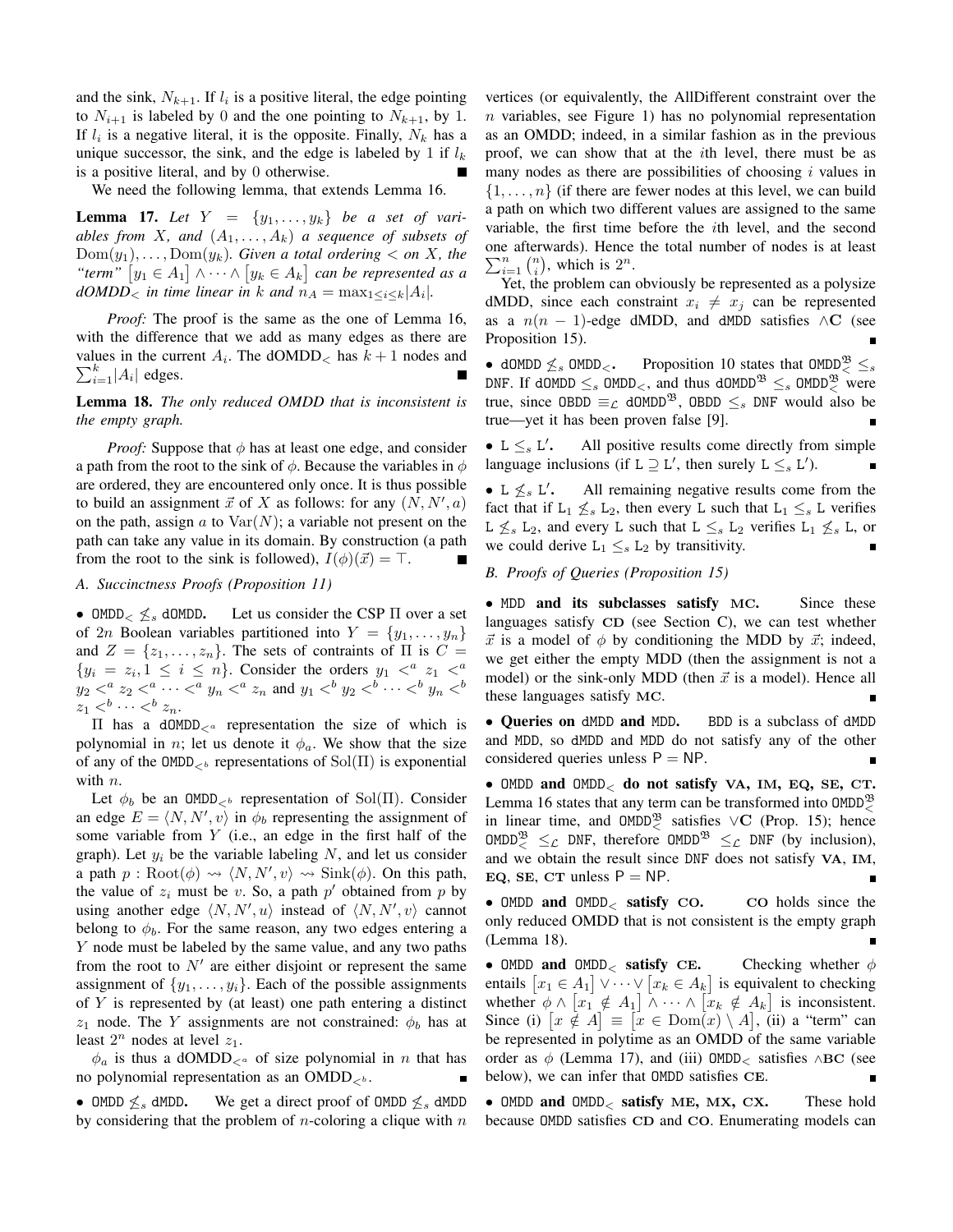be done by exploring the entire assignment tree, as done in the Boolean case [9] (checking consistency after each branching avoids having to backtrack, so the size of the search tree is polynomial in the size of the ouput). Model extraction is a subcase of ME, and context extraction can be done by checking, for each variable  $x_i$  and each value v in its domain, whether  $\phi_{|\big[x_i=v\big]}$  is consistent.

• dOMDD satisfies CO, CE, MX, CX, ME. All these operations are supported, since dOMDD is included in OMDD which supports these operations.

• dOMDD satisfies CT, VA. To count the number of model of a dOMDD, we simply have to associate to the sink the number  $n_{\text{Sink}(\phi)} = 1$ , then traverse the graph from the sink to the root, associating to each edge  $E$  the number

$$
n_E = n_{\text{Dest}(E)} \times \prod_{x_{\text{s}} < x < x_{\text{d}}} |\text{Dom}(x)|
$$

(where  $x_s$  and  $x_d$  denote  $Var(Src(E))$  and  $Var(Dest(E)),$ respectively), and to each node  $N$  the number

$$
n_N = \sum_{E \in \text{Out}(N)} n_E.
$$

The number of models is then  $n_{Root(\phi)}$ . This process being polynomial in  $\|\phi\|$  (each edge is crossed (backwards) once), dOMDD satisfies CT.

From CT, we can test in polytime whether the number of models is equal to the number of possible assignments of the variables, i.e., whether the dOMDD is valid, thus dOMDD supports VA.

• dOMDD does not satisfy SE. dOMDD does not satisfy SE, since dOMDD<sup>33</sup>  $\equiv$  0BDD (Proposition 9) and OBDD does not satisfy  $SE$  unless  $P = NP$ .

• dOMDD satisfies EQ. We give an indirect proof, using the algorithm in Figure 4, a polytime procedure that transforms any dOMDD into an OBDD (see e.g. [10]; we use here a direct encoding).

Let  $\phi$  be a dOMDD on  $X = \{x_1, \ldots, x_n\}$ , with variable ordering  $x_1 < \cdots < x_n$ . For each variable  $x_i$  and each value  $\omega_j \in \text{Dom}(x) = {\{\omega_1, \ldots, \omega_{k_i}\}}$ , let us define a Boolean variable  $x_i^j$ , taking the value 1 when  $x_i = \omega_j$  and 0 otherwise. The algorithm in Figure 4 builds a  $dOMDD<sub>></sub>$  in which each x-node of  $\phi$  is replaced by an ordered sequence of  $x_i^j$  nodes.

When applied on a dOMDD this algorithm obviously return a dOMDD<sup> $\mathfrak{B}_{\leq 0}$ , the order being  $x_1^1 \leq \cdots \leq x_1^{k_1} \leq \cdots \leq k_1^{k_1}$ </sup>  $x_n^1 \lt' \cdots \lt' x_n^{k_n}$ . Its size is polynomial in the one of the original dOMDD, each  $x$ -node being replaced by at most  $|Dom(x)|$  nodes having at most two outgoing edges. The procedure runs in polytime (each domain value is explored once for each node).

Let us denote  $X_{\text{bin}}$  the set of binary variables we introduced; an *acceptable* assignment  $\vec{x}_{\text{bin}}$  of the variables from  $X_{\text{bin}}$  is defined as follows: for each variable  $x_i \in X$ , there is exactly one of the  $x_i^j$  that takes the value 1 in  $\vec{x}_{\text{bin}}$ . Formally,

- 1: if  $\phi$  is empty then
- 2: Let  $\phi_{\text{bin}}$  be the empty MDD

3: else

- 4: Let  $\phi_{\text{bin}}$  be the sink-only MDD
- 5: **for all** node N in  $\phi$ , ordered from the sink to the root, excluding the sink do

6: Let  $x_i := \text{Var}(N)$ 

7: **for all**  $\omega_j \in \text{Dom}(x_i)$ , in decreasing order **do**<br>8: **if**  $\exists E \in \text{Out}(N), \omega_j \in \text{Lbl}(E)$  **then** 

8: **if**  $\exists E \in Out(N), \omega_j \in \text{Lbl}(E)$  then<br>9: Add to  $\phi_{\text{bin}}$  a node  $N_i^j$  labeled by 9: Add to  $\phi_{\text{bin}}$  a node  $N_i^j$  labeled by  $x_i^j$ 

10: Add to  $N_i^j$  an outgoing edge labeled 1 and pointing to the corresponding node of  $\text{Dest}(E)$ (the corresponding node of  $\phi$ 's sink being  $\phi_{\text{bin}}$ 's sink)

11: **if**  $N'$  has been defined **then** 

12: Add to  $N_i^j$  an outgoing edge labeled 0 and pointing to  $N'$ 

13: Let  $N' := N_i^j$ 

14: Let N' be the corresponding node of N in  $\phi_{\text{bin}}$ 

15: Set  $Root(\phi_{\text{bin}})$  to be the corresponding node of  $Root(\phi)$ 

16: **return**  $\phi_{\text{bin}}$ 

Fig. 4. Encoding of a dOMDD  $\phi$  into a dOMDD<sup>93</sup>  $\phi_{\text{bin}}$ 

it is an assignment  $\vec{x}_{\text{bin}} \in \text{Dom}(\bigcup_{x_i \in X} \bigcup_{j=1}^{k_i} x_i^j)$  verifying:

$$
\forall x_i \in X, \qquad \left| \left\{ j \in \{1, \ldots, k_i\} \colon \vec{x}_{\text{bin}}(x_i^j) = 1 \right\} \right| = 1.
$$

We denote  $Dom_{bin}(X)$  the set of acceptable assignments of  $X_{\text{bin}}$ . By construction, there is a bijection between  $\text{Dom}(X)$ and  $Dom_{bin}(X)$ , and for each model of  $\phi$ , its corresponding assignment in  $Dom_{bin}(X)$  is a model of  $\phi_{bin}$ , and reciprocally. Thus, given two MDDs  $\phi$  and  $\psi$  and their matching  $\phi_{\text{bin}}$  and  $\psi_{\text{bin}}$ , it holds that  $\phi \equiv \psi \iff \phi_{\text{bin}} \equiv \psi_{\text{bin}}$ .

Now, dOMDD<sup>93</sup>  $\equiv_{\mathcal{L}}$  OBDD, and OBDD supports EQ [14, Corollary 8.12].

For testing the equivalence of two dOMDDs  $\phi$  and  $\psi$  we only have to build their corresponding  $\phi_{\text{bin}}$  and  $\psi_{\text{bin}}$  (which is done in polytime), transform them into OBDDs, and check whether they are equivalent; it is the case if and only if  $\phi \equiv \psi$ . Hence dOMDD satisfies EQ.

• dOMDD<sub> $\lt$ </sub> satisfies SE.

Same indirect proof as the previous one : for testing whether  $\phi$  entails  $\psi$ , we only have to build their corresponding  $\phi_{\text{bin}}$ and  $\psi_{\text{bin}}$  (which is done in polytime), transform them into OBDDs, and check whether  $\phi_{\text{bin}}$  entails  $\psi_{\text{bin}}$ . It is the case if and only if  $\phi$  entails  $\psi$ .

• dOMDD<sup>&</sup>lt; satisfies CO, VA, CE, EQ, MX, CX, CT, ME. Straightforward from the fact that dOMDD support these queries and that  $dOMDD<sub>></sub> \subseteq dOMDD$ .

• dOMDD $<$  satisfies IM.  $y_1 \in A_1$ ]  $\wedge$  $\cdots \wedge [y_k \in A_k]$  entails  $\phi$  is equivalent to checking whether  $\phi \vee \neg([y_1 \in A_1] \wedge \cdots \wedge [y_k \in A_k])$  is valid.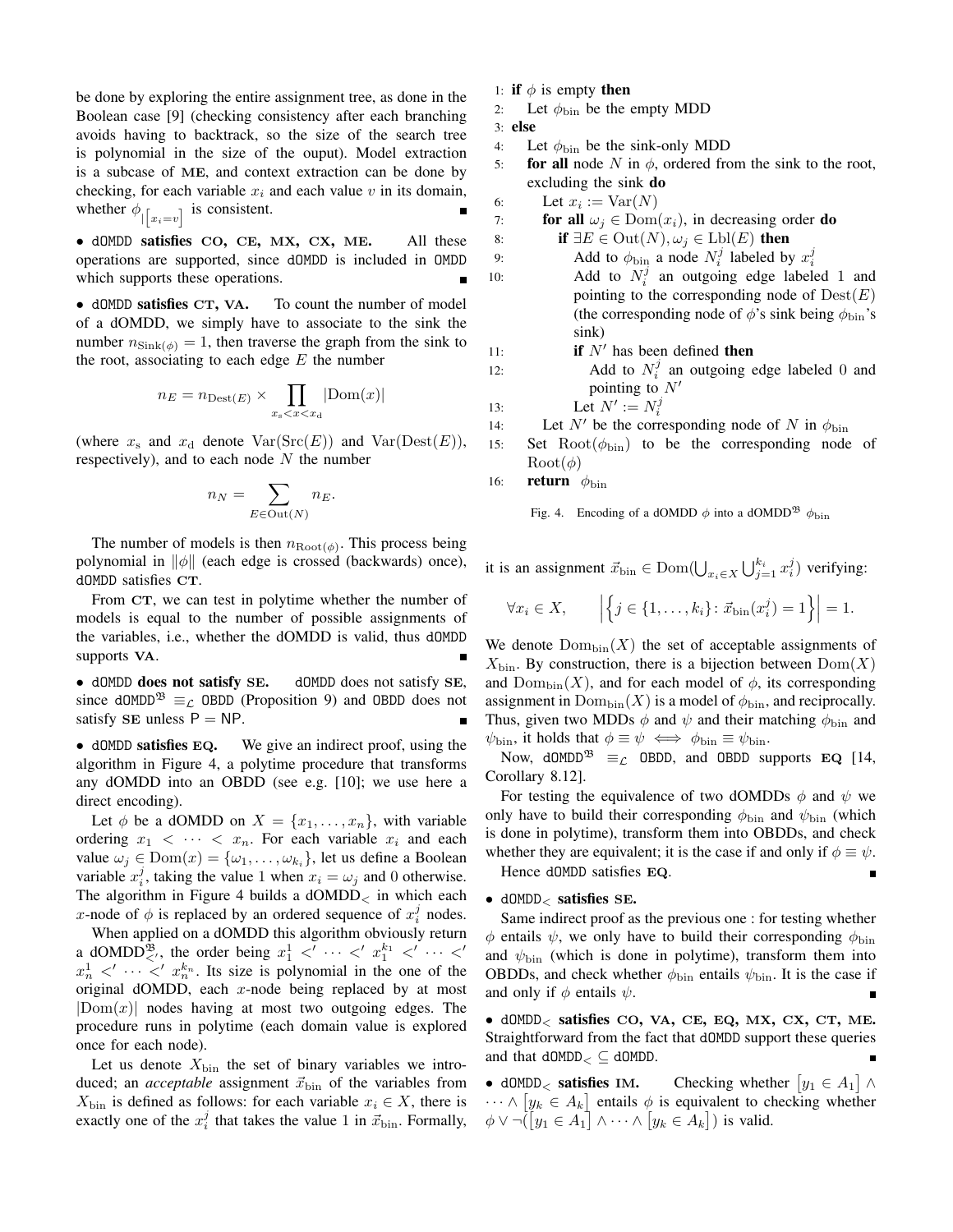1: Number the variables of  $\phi$  according to  $\lt$  (if relevant) 2: for all  $E = \langle N, N', v \rangle$  such that  $Var(N) \in Y$  do 3: if  $v \neq \vec{y}_{| \text{Var}(N)}$  then 4: Remove E from  $\phi$ :  $Out(N) := Out(N) \setminus \{E\}$ <br>5: **else** else 6: Label E with  $\top$ 7: **for all**  $x_i \in Y$ , *i* going from *n* to 1 **do**<br>8: **for all** *N* such that  $Var(N) = x_i$  **do** for all N such that  $Var(N) = x_i$  do 9: Let  $I = \text{In}(N)$ ,  $O = \text{Out}(N)$ ,  $\mathcal{E}_{\text{new}} = \emptyset$ <br>10: **for all**  $E_I = \langle N_I, N, a \rangle \in I$  **do** for all  $E_I = \langle N_I, N, a \rangle \in I$  do 11: **for all**  $E_O = \langle N, N_O, \top \rangle \in O$  **do** 12: Add an edge  $E = \langle N_I, N_O, a \rangle$  to  $\mathcal{E}_{\text{new}}$ 13: Remove  $N$ , I and O from the graph 14: Add  $\mathcal{E}_{\text{new}}$  to the graph

Fig. 5. Conditioning of an MDD  $\phi$  by an assignment  $\vec{y}$  of  $Y \subseteq \text{Var}(\phi)$ .

Lemma 17 states that we can obtain a  $dOMDD<sub>></sub>$  equivalent to  $[y_1 \in A_1] \wedge \cdots \wedge [y_k \in A_k]$  in time linear in  $n_A$  and k (which is bounded by  $|X|$  and thus by the size of the graph); we then just have to apply a negation and a single disjunction (dOMDD<sup>&</sup>lt; supports ¬C and ∨BC, see below), and then check the validity of the resulting  $dOMDD<sub>lt</sub>$ , which is possible since  $dOMDD<sub>></sub>$  supports VA.

• dOMDD satisfies IM. Only one dOMDD is considered in this query: if we denote  $\lt$  the ordering of a dOMDD  $\phi$ ,  $\phi$ is a  $dOMDD<sub>lt</sub>$ . We can thus apply the previous technique to check whether  $[y_1 \in A_1] \wedge \cdots \wedge [y_k \in A_k]$  entails  $\phi$ .

## *C. Proofs of Transformations (Proposition 15)*

Many of the following proofs rely on the fact that an MDD can be conditioned in polytime (linear time for deterministic MDDs), thanks to the algorithm from Figure 5, which computes a syntactical conditioning of  $\phi$  by some assignment  $\vec{y}$  of  $Y \subseteq X$ . Let us denote  $\phi_{|\vec{y}|}$  the MDD built by this algorithm.

Lemma 19 (Conditioning). *The algorithm in Figure 5:*

- *preserves determinism and ordering;*
- *is polytime (linear when*  $\phi$  *is deterministic);*
- *for each dMDD*  $\phi$ ,  $\|\phi_{\vec{u}}\|$  *is bounded by*  $\|\phi\|$ *;*
- *for each MDD*  $\phi$ ,  $\|\phi_{|\vec{y}}\|$  *is bounded by*  $|\text{Nodes}(\phi)|^2$ ;
- *for each dMDD*  $\phi$ ,  $I(\phi_{|\vec{q}}) = I(\phi)_{|\vec{q}}$ .

## *Proof:*

VARIABLE ORDERING: This algorithm preserves variable ordering, since the only edges that are added link an ancestor of N to a successor of N: if the variables in  $\phi$  are ordered according to  $\lt$ , the variables in  $\phi_{|\vec{v}|}$  are ordered according to  $\lt$ .

DETERMINISM: This algorithm preserves the property of determinism: when  $\phi$  is deterministic, at most one edge in Out(N) can be marked by  $\top$ . Hence, for any edge  $E =$  $(N_I, N, a)$  going out of  $N_I$ , only one edge  $E = (N_I, N_O, a)$ is created: if  $N_I$  was deterministic, it is still the case at the end of the procedure.

TIME AND SPACE COMPLEXITY (GENERAL CASE): The algorithm from Figure 5 runs in polytime. Indeed, the first loop

- 1: Let  $\psi$  be the sink-only graph.
- 2: for all node N in  $\phi$ , ordered from the sink to the root, excluding the sink do
- 3: Create a node  $N'$  labeled by the same variable x as N
- 4: Let  $U = \{v \in \text{Dom}(x) : \forall E \in \text{Out}(N), \text{Lbl}(E) \neq v\}$ <br>5: **for all**  $v \in U$  **do**
- 5: **for all**  $v \in U$  **do**<br>6: **Add to**  $N'$  **and**
- 6: Add to N' an outgoing edge  $E_{\text{out}} = \langle N', \text{Sink}(\psi), v \rangle$
- 7: **for all** edge  $E = \langle N, D, v \rangle$  coming out of N **do**<br>8: **if** D has a corresponding node D' in  $\psi$  **then**
- 8: if D has a corresponding node D' in  $\psi$  then
- 9: Add to N' an outgoing edge  $E' = \langle N', D', v \rangle$
- 10: if  $N'$  has at least one outgoing edge then
- 11: Add N' to  $\psi$
- 12: **return**  $\psi$

```
Fig. 6. Given a dMDD \phi, builds a dMDD called Compl(\phi).
```
visits each edge at most once. The second loops visits each node N once, deletes  $|\text{In}(N)| + |\text{Out}(N)|$  edges and creates at most  $|\text{In}(N)| \times |\text{Out}(N)|$  edges, that are only labeled with values mentioned in  $\phi$ : thus the number of outgoing edges is bounded by  $|Edges(\phi)| \times |Nodes(\phi)|$  (in the worst case, there is one edge for each value and each node). The complexity of the operation is thus polynomial; as no node is created, it is the case for the entire procedure.

TIME AND SPACE COMPLEXITY (DETERMINISTIC CASE): Same proof as the previous one, noticing that in the deterministic case,  $|\text{Out}(N)| = 1$  at the end of the first loop: the second loops visits each node N once, deletes  $|\text{In}(N)| + |\text{Out}(N)|$ edges and creates at most  $|\text{In}(N)| \times 1$  edges. Its complexity is bounded by  $\|\phi\|$ .

EQUIVALENCE: Let  $T = X \setminus Y$  and consider any assignment  $\vec{t}$  of T. We show that  $I(\phi_{|\vec{y}})(\vec{t}) = I(\phi)_{|\vec{y}}(t)$ .

Suppose  $I(\phi)_{|\vec{v}}(\vec{t}) = \top$ . Then there is a path p in  $\phi$  that is compatible with both  $\vec{y}$  and  $\vec{t}$ . By construction, there is a path  $p'$  in  $\phi_{|\vec{y}|}$  that is compatible with  $\vec{t}$ : nodes along p that are labeled with variables in  $Y$  have been suppressed, but edges with values compatible with  $\vec{y}$  have been "shortcut". Hence  $I(\phi_{|\vec{y}})(\vec{t}) = \top.$ 

Suppose  $I(\phi_{|\vec{q}|})(\vec{t}) = \top$ ; there is a path p in  $\phi_{|\vec{q}|}$  that is compatible with  $\vec{t}$ . This path corresponds to several paths in  $\phi$ , in which there are similar  $T$ -edges (so they are all compatible with  $\vec{t}$ ). At least one of these paths is compatible with  $\vec{y}$ : if it were not the case, they would all have had an edge removed after the first step of the procedure, and thus cannot correspond to path p. Hence, there is at least one path in  $\phi$ that is compatible with both  $\vec{y}$  and  $\vec{t}$ : I $(\phi)_{|\vec{y}}(\vec{t}) = \top$ .

Lemma 20 (Negation). *The algorithm in Figure 6:*

- *preserves determinism and ordering;*
- *is polynomial in*  $\|\phi\|$ ;
- *for each dMDD*  $\phi$ , Compl $(\phi) \equiv \neg \phi$ .

*Proof:*

ORDERING: This is obvious since (i) no "new" nodes are added, and (ii) the only added edges point to the sink.

DETERMINISM: This is obvious, as no "new" nodes are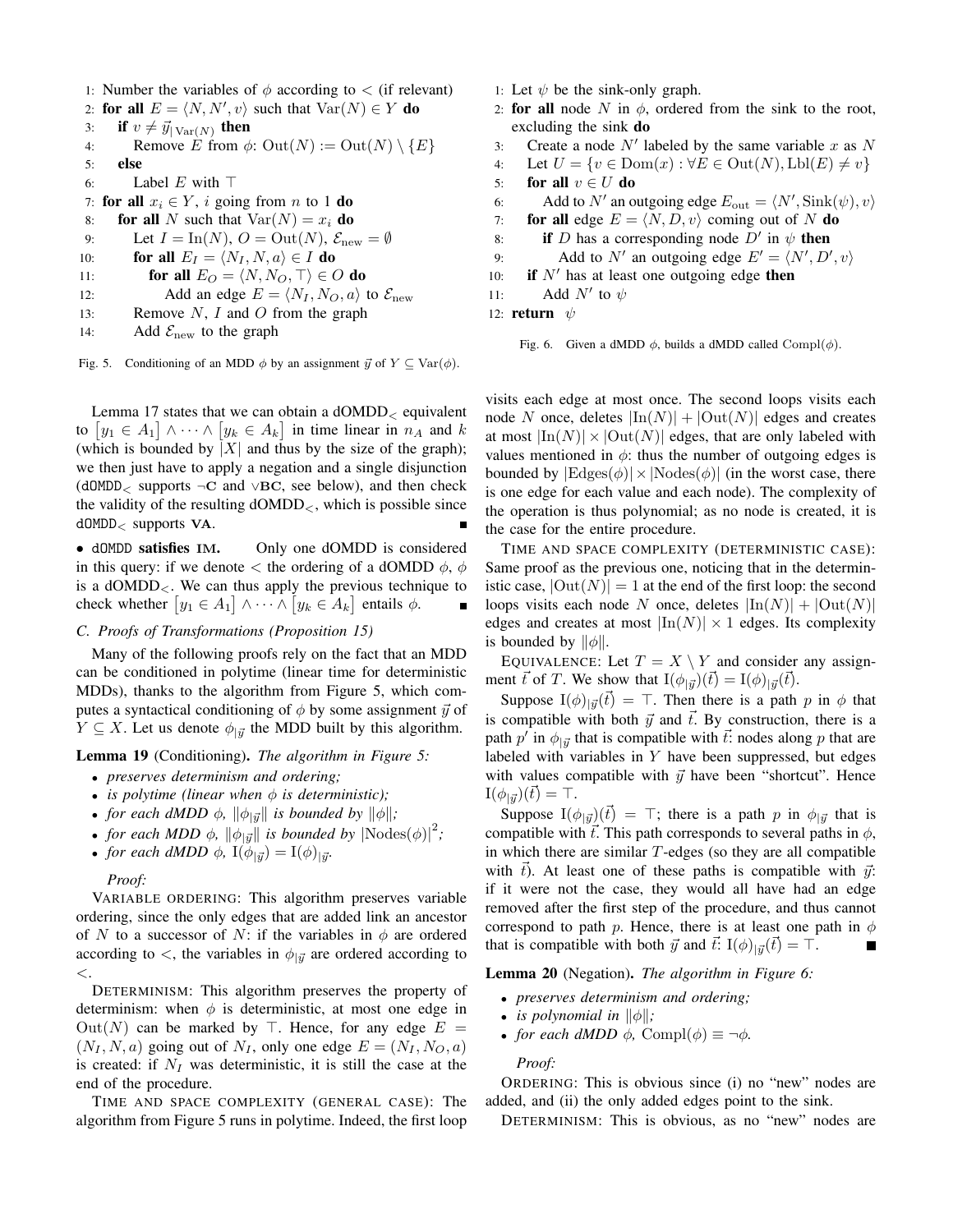added, and the only added edges are disjoint with the other edges coming out of their source node.

TIME AND SPACE COMPLEXITY: Each node is encountered once. For each node N, all the values in  $Dom(Var(N))$  are considered; at most one edge per value is added. Hence a time and space complexity in  $\mathcal{O}(d \times |\text{Nodes}(\phi)|)$ , where  $d =$  $\max_{x \in X}$ [Dom(x)], and thus polynomial in  $\|\phi\|$ , since both d and  $\text{Nodes}(\phi)$  are bounded by  $\|\phi\|$ .

EQUIVALENCE: We prove this by induction on the number of nodes in  $\phi$ . For  $n \in \mathbb{N}$ , let  $\mathcal{P}(n)$  be the following proposition: "For any dMDD  $\phi$  containing n nodes, Compl( $\phi$ )  $\equiv$  $\neg \phi$ ".  $\mathcal{P}(n)$  is obviously true for  $n \leq 1$ . Let  $n \geq 2$ , and suppose that  $P(k)$  is true for all  $k < n$ .

Let  $\phi$  be an *n*-node dMDD, of root R, with  $\text{Var}(R) = x$ . We show that  $\text{Compl}(\phi) \equiv \neg \phi$ .

- Let  $\vec{y} \in Mod(\phi)$ ; surely there exists an edge E going out of R and compatible with  $\vec{y}$ . Consequently,  $\vec{y}$  cannot be compatible with  $E_{\text{out}}$ . Since  $\phi$  is deterministic,  $\vec{y}$  is necessarily compatible with the subgraph rooted at  $\text{Dest}(E)$ . Let us call it  $\phi_E$ . If  $\text{Dest}(E)$  has no corresponding node in Compl $(\phi)$ , then clearly  $\vec{y}$  cannot be a model of  $Compl(\phi)$ . If it has one, then by construction, the root of  $Compl(\phi)$  has an outgoing edge with the same label as E, pointing to a subgraph corresponding to  $\text{Compl}(\phi_E)$ . Since  $\phi_E$  has less than n nodes, our induction hypothesis tells us that Compl $(\phi_E) \equiv \neg \phi_E$ . Hence  $\vec{y}$  is not a model of  $Compl(\phi)$ .
- Let  $\vec{y} \notin Mod(\phi)$ . If R has no outgoing edge compatible with  $\vec{y}$ , then  $E_{\text{out}}$  in Compl( $\phi$ ) is, and it goes directly to the sink;  $\vec{y}$  is a model of Compl( $\phi$ ). If there is such an edge E, then  $\vec{y}$  cannot be a model of  $\phi_E$ , the subgraph rooted at  $\mathrm{Dest}(E)$  (recall that if E exists, it is unique, since  $\phi$  is deterministic). Now, by construction, the root of  $Compl(\phi)$  has an outgoing edge labeled the same as E and pointing to  $Compl(\phi_E)$ . Since  $\phi_E$ has less than  $n$  nodes, our induction hypothesis implies that Compl $(\phi_E) \equiv \neg \phi_E$ , consequently  $\vec{y}$  is a model of Compl $(\phi_E)$ , and thus of Compl $(\phi)$ .

All in all,  $\vec{y} \in \text{Mod}(\phi) \iff \vec{y} \notin \text{Mod}(\text{Compl}(\phi))$  holds, hence  $Compl(\phi) \equiv \neg \phi$ .

Since both the basis and the inductive step have been proven, we showed by induction that  $P(n)$  holds for all  $n \in \mathbb{N}$ .

Lemma 21. *It holds that*

Forget(I, {x}) = 
$$
\bigvee_{\vec{x} \in \text{Dom}(\{x\})} I_{|\vec{x}},
$$
  
Ensure(I, {x}) = 
$$
\bigwedge_{\vec{x} \in \text{Dom}(\{x\})} I_{|\vec{x}}.
$$

*Proof:* Straightforward from the definition: let  $W = X \setminus Y$  ${x}$ . Forget $(I, \{x\}) = I^{\downarrow W}$ . Then Forget $(I, \{x\})(\vec{w}) = \top$  if and only if there exists  $\vec{x} \in \text{Dom}(\{x\})$  such that  $I(\vec{w} \cdot \vec{x}) = \top$ . Hence  $\text{Forget}(I, \{x\}) = \bigvee_{\vec{x} \in \text{Dom}(\{x\})} I_{|\vec{x}}$ .

Similarly, let  $W = X \setminus \{x\}$ . Ensure $(I, \{x\}) = I^{\Downarrow W}$ . Then Ensure(I,  $\{x\}$ )( $\vec{w}$ ) =  $\top$  if and only if for all  $\vec{x} \in \text{Dom}(\{x\})$ , it holds that  $I(\vec{w} \cdot \vec{x}) = \top$ . Hence Ensure $(I, \{x\}) =$  $\bigwedge_{\vec{x} \in \text{Dom}(\{x\})} I_{|\vec{x}}.$ 

• MDD and its subclasses satisfy CD. Since the algorithm from Figure 5 is polytime, computes a conditioning of  $\phi$  and preserves determinism and variable ordering (Lemma 19), we can derive that all languages identified in this paper, viz., MDD, dMDD, OMDD, dOMDD, OMDD<sub><</sub>, and dOMDD<sub><</sub>, satisfy CD. dMDD and its subclasses even support CD in linear time.

• dMDD, dOMDD and dOMDD  $\lt$  satisfies  $\neg$ C. Straightforward from Lemma 20; the algorithm from Figure 6 preserves determinism and variable ordering.

•  $OMDD<sub>></sub>$  and  $OMDD$  do not satisfy  $\neg C$ . By negating a CNF one obtains a DNF, which is linearly translatable into an OMDD of any order (Proposition 10). Thus, if  $OMDD<sub>></sub>$  or OMDD satisfied  $\neg$ C, we could, for any CNF, build an equivalent OMDD in polytime. As  $OMDD<sub>></sub>$  and  $OMDD$  support CO, we would have a polytime algorithm for deciding whether a CNF is consistent, which is impossible unless  $P = NP$ .

• MDD satisfies  $\wedge$ C,  $\wedge$ BC. To make the conjunction of k MDDs  $\phi_1, \ldots, \phi_k$ , replace the sink of  $\phi_i$  by the root of  $\phi_{i+1}$ , for all  $1 \leq i \leq k - 1$ . The root of the new MDD is that of  $\phi_1$ , and its sink is that of  $\phi_k$ .

• dMDD satisfies  $\wedge$ C,  $\wedge$ BC. To make the conjunction of  $k$  dMDDs, use the previous polytime procedure: the result is obviously a dMDD, since no edge is modified or added.

• OMDD does not satisfy  $\wedge$ C,  $\wedge$ BC. Thanks to Proposition 9, any OBDD<sub><</sub> can be turned into an equivalent OMDD $_2^{\circledR}$  in linear time and size. If OMDD supported ∧BC, we would have a polytime algorithm to decide whether the conjunction of two OBDDs (the variable orderings being possibly different in each OBDD) is consistent, since OMDD supports CO; yet, this problem is NP-complete [14, Lemma 8.14]. Therefore OMDD does not support ∧BC, and *a fortiori* does not support ∧C, unless  $P = NP$ .

• dOMDD does not satisfy  $\wedge$ BC. Same proof as for OMDDs, since any  $OBDD<sub>z</sub>$  can be turned into an equivalent  $dOMDD<sub>z</sub>$ in polytime (Proposition 9) and dOMDD supports CO. Thus dOMDD does not support  $\land$ BC unless P = NP.

• dOMDD and dOMDD of out satisfy  $\wedge$ C. We have a stronger result for ∧C: Since dOMDD<sup>93</sup>  $\equiv_{\mathcal{L}}$  OBDD (resp. dOMDD<sup>93</sup>  $\equiv$   $\mathcal{L}$  OBDD<sub><</sub>) thanks to Lemma 9, as OBDD (resp. OBDD<) does not support ∧C, dOMDD (resp. dOMDD<) does not either.

• OMDD<sub><</sub> does not satisfy  $\wedge$ C. Lemma 16 states that propositional clauses can be represented in the form of  $OMDDs$ in linear time; if  $OMDD<sub>≤</sub>$  supported  $\wedge$ C, we could thus build a polynomial  $OMDD<sub>z</sub>$  representation of any CNF, and it would be possible to check whether it is consistent, as  $OMDD<sub>></sub>$  supports CO. Yet it is impossible, unless  $P = NP$ .

• dOMDD<sub><</sub> and OMDD<sub><</sub> satisfy  $\wedge$ BC. We can use the algorithm in Figure 7, adapted from that on OBDDs [15]. It applies on non-empty OMDDs of a same variable order (if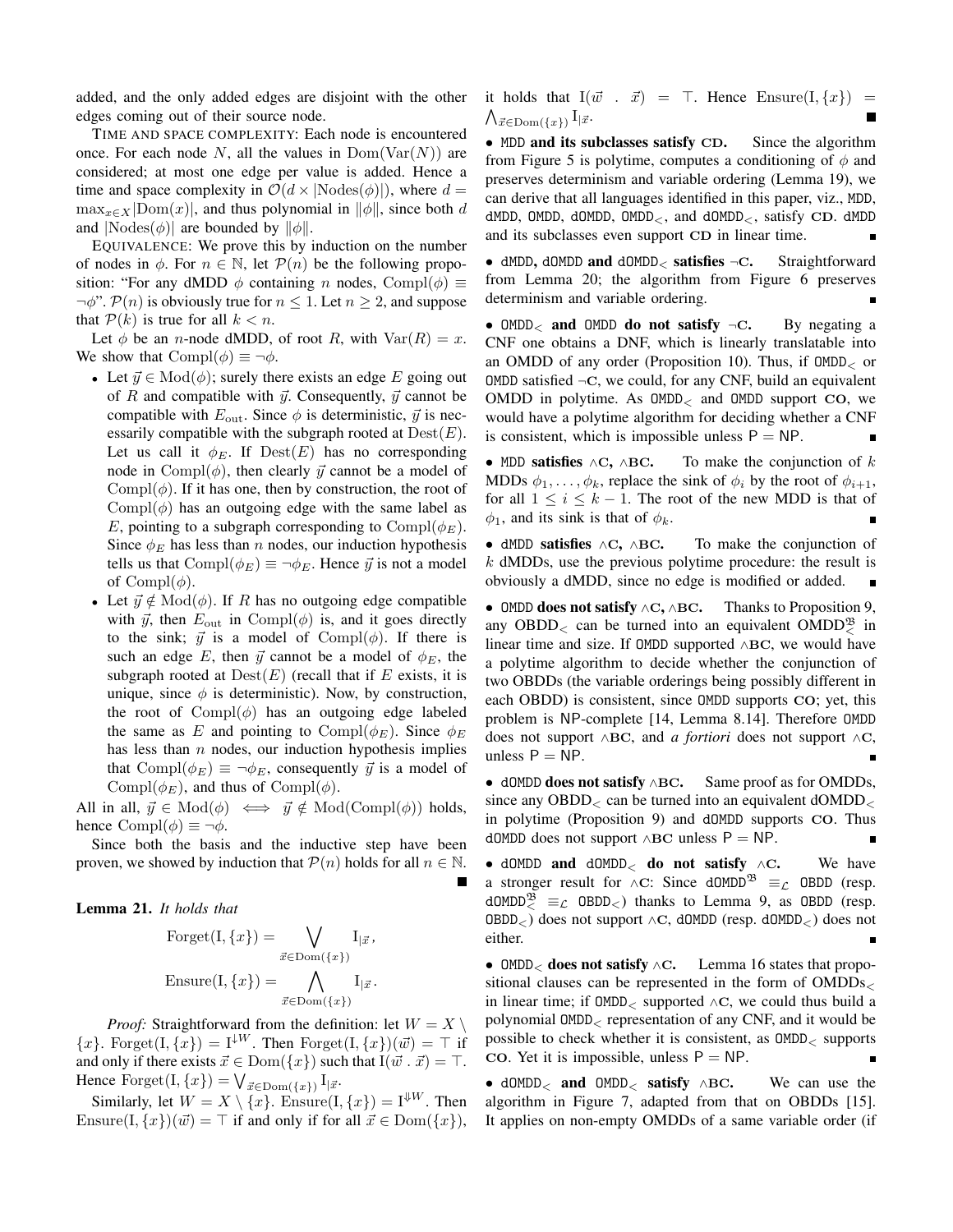- 1: if the cache contains the key  $(N_1, N_2)$  then
- 2: return the OMDD corresponding to this key in the cache
- 3: if  $Out(N_1) = \emptyset$  (the sink of  $N_1$  is reached) then
- 4: **return** a copy of the OMDD rooted at  $N_2$
- 5: if  $Out(N_2) = \emptyset$  (the sink of  $N_2$  is reached) then<br>6: **return** a copy of the OMDD rooted at  $N_1$
- **return** a copy of the OMDD rooted at  $N_1$
- 7: if  $Var(N_1) = Var(N_2)$  then
- 8: Let  $x := \text{Var}(N_1) = \text{Var}(N_2)$
- 9: Create a node  $N'$  labeled by x
- 10: **for all**  $\omega \in \text{Dom}(x)$ ,  $E_1 \in \text{Out}(N_1)$ ,  $E_2 \in \text{Out}(N_2)$ do
- 11: **if**  $\omega = \text{Lbl}(E_1) = \text{Lbl}(E_2)$  then
- 12: Let  $\phi_\omega := \text{conjunct\_step}(\text{Dest}(E_1), \text{Dest}(E_2))$
- 13: Add an edge coming out of  $N'$ , labeled by  $\omega$  and pointing to the root of  $\phi_{\omega}$
- 14: **return** the OMDD rooted at  $N'$
- 15:  $N_i = \text{Argmin}_<(Var(N_1), Var(N_2)),$
- 16:  $N_j = \text{Argmax}_{\leq}(Var(N_1), Var(N_2))$
- 17: Create a node  $N_i'$  labeled by  $Var(N_i)$
- 18: for all  $E \in Out(N_i)$  do<br>19: Let  $\phi_E := \text{conjunct_s}$
- Let  $\phi_E := \text{conjunct\_step}(\text{Dest}(E), N_i)$
- 20: Add an edge coming out of  $N'_i$ , labeled by  $Lbl(E)$  and pointing to the root of  $\phi_E$
- 21:  $return N'$

Fig. 7. conjunct\_step( $N_1, N_2$ ): returns an OMDD<sub><</sub> that is the conjunction of the two OMDDs is of which  $N_1$  and  $N_2$  are roots.

one OMDD is empty, it is trivial to compute the conjunction). A cache is maintained to avoid computing twice the same couple of nodes, thus conjunct\_step is not called more than  $\|\phi_1\| \cdot \|\phi_2\|$  times. The procedure is polynomial and it maintains determinism when the inputs are deterministic. For each execution of conjunct step, each value of a given variable's domain is explored once, and the size of the domain is lower than either  $\|\phi_1\|$  or  $\|\phi_2\|$  (by definition of the size function). The procedure is hence polytime.

• MDD satisfies  $\vee$ C,  $\vee$ BC. To make the disjunction of k MDDs  $\phi_1, \ldots, \phi_k$ , add to the root of  $\phi_i$  an edge per value in the domain of  $\text{Var}(\text{Root}(\phi))$ , pointing to the root of  $\phi_{i+1}$ . Then merge all the sinks into a single one.

• dMDD satisfies  $\vee$ C,  $\vee$ BC. This holds since dMDD satisfies  $\wedge$ C and  $\neg$ C. Indeed, to make the disjunction of  $\phi_1, \dots, \phi_k$ , compute the negation of each disjunct (dMDD satisfies  $\neg$ C), then make their conjunction (dMDD satisfies ∧C), and again compute the negation of the result.

• dOMDD does not satisfy  $\vee$ C,  $\vee$ BC. Since dOMDD<sup>93</sup>  $\equiv$ OBDD (Lemma 9), as OBDD does not support ∨C, and does not support ∨BC unless  $P = NP$ , dOMDD does not either.

• dOMDD<sub><</sub> does not satisfy  $\vee$ C. Since  $\text{dOMDD}^{\mathfrak{B}}_{\geq \epsilon} \equiv_{\mathcal{L}} \text{OBDD}_{\leq \epsilon}$ (Lemma 9), as OBDD<sup>&</sup>lt; does not support ∨C, dOMDD<sup>&</sup>lt; does not either.

• OMDD<sub><</sub> satisfies  $\vee$ C,  $\vee$ BC. To make the disjunction of

- 1: Number the variables of  $\phi$  according to  $\lt$
- 2: for all  $E = \langle N, N', v \rangle$  such that  $Var(N) \in Y$  do
- 3: Label E with  $\top$
- 4: **for all**  $x_i \in Y$ , *i* going from *n* to 1 **do**<br>5: **for all** *N* such that  $Var(N) = x_i$  **do**
- for all N such that  $Var(N) = x_i$  do
- 6: Let  $I = \text{In}(N)$ ,  $O = \text{Out}(N)$ ,  $\mathcal{E}_{\text{new}} = \emptyset$ <br>7: **for all**  $E_I = \langle N_I, N, a \rangle \in I$  **do**
- 7: for all  $E_I = \langle N_I, N, a \rangle \in I$  do<br>8: for all  $E_O = \langle N, N_O, \top \rangle \in O$
- 8: **for all**  $E_O = \langle N, N_O, \top \rangle \in O$  **do**<br>9: Add an edge  $E = \langle N_I, N_O, a \rangle$
- 9: Add an edge  $E = \langle N_I, N_O, a \rangle$  to  $\mathcal{E}_{\text{new}}$ <br>10: Remove N, I and O from the graph
- Remove  $N$ , I and O from the graph
- 11: Add  $\mathcal{E}_{\text{new}}$  to the graph



k OMDDs  $\phi_1, \ldots, \phi_k$  with the same ordering  $\lt$ , first make sure all roots are labeled by the same variable (add a new root if it is not the case, with one edge for each value of the domain, pointing to the former root); then merge all the roots into one. This process is linear in the sizes of the  $\phi_i$ . Thus OMDD<sup>&</sup>lt; supports ∨C, and *a fortiori* ∨BC.

• dOMDD<sub><</sub> satisfies ∨BC. This holds because dOMDD satisfies both ∧BC and ¬C. To compute the disjonction of two dOMDDs of the same order, it is sufficient to compute their negation, the conjunction of the two resulting dOMDDs, and again the negation of the result.

• MDD does not satisfy FO. Given any MDD  $\phi$ ,  $\phi$  is consistent if and only if  $Forget(I(\phi), Var(\phi)) \equiv \top$ . The only reduced MDDs without any variable are the empty and the sink-only graph, and testing the emptyness of an MDD is done is constant time. If MDD satisfied FO, we would have a polytime algorithm for deciding the consistency of any MDD, yet MDD does not satisfy CO unless  $P = NP$ .

• dMDD does not satisfy FO. Same proof as the previous one (dMDD does not satisfy CO unless  $P = NP$ ).

• OMDD<sub><</sub> and OMDD support FO, SFO. The algorithm from Figure 8 computes a syntactical forgetting of  $Y \subseteq X$  in  $\phi$ ; let us denote it  $F(\phi, Y)$ . This algorithm simply replaces, for any N such that  $Var(N) \in Y$ , any path  $\langle N_1, N, u \rangle \rightsquigarrow \langle N, N_2, v \rangle$ by a shortcut  $\langle N_1, N_2, u \rangle$ . The proof is similar to that of CD.

We show that  $I(F(\phi, Y)) \equiv \text{Forget}(I(\phi), Y)$ . Let  $T = X \setminus$ Y, and let  $\vec{t}$  be a T-assignment. Suppose Forget $(I(\phi), Y)(\vec{t}) =$  $\top$ ; then there exists a Y-assignment  $\vec{y}$  such that  $\vec{y}$ .  $\vec{t}$  is a model of  $\phi$ . Let p be a path in  $\phi$  compatible with both  $\vec{y}$  and  $\vec{t}$ . By construction, there is a path in  $F(\phi, Y)$  that is compatible with  $\vec{t}$ : either there is no Y-node along p, and the result is clear, or there is a Y -node, and then it has been "shortcut". Consequently,  $\vec{t}$  is a model of  $F(\phi, Y)$ : I $(F(\phi, Y))(\vec{t}) = \top$ .

Suppose that  $Forget(I(\phi), Y)(\vec{t}) = \perp$ . There is no Yassignment  $\vec{y}$  such that  $\vec{y} \cdot \vec{t}$  is a model of  $\phi$ . Let p be a path in  $\phi$ : it cannot be compatible with t. Indeed, there necessarily exists at least one Y-assignment  $\vec{y}$  that is compatible with p, since  $\phi$  is read-once (no variable is repeated along p). If p were also compatible with  $\vec{t}$ , it would contradict our hypothesis. Hence, p is not compatible with  $\vec{t}$ ; let p' be the path in  $F(\phi, Y)$